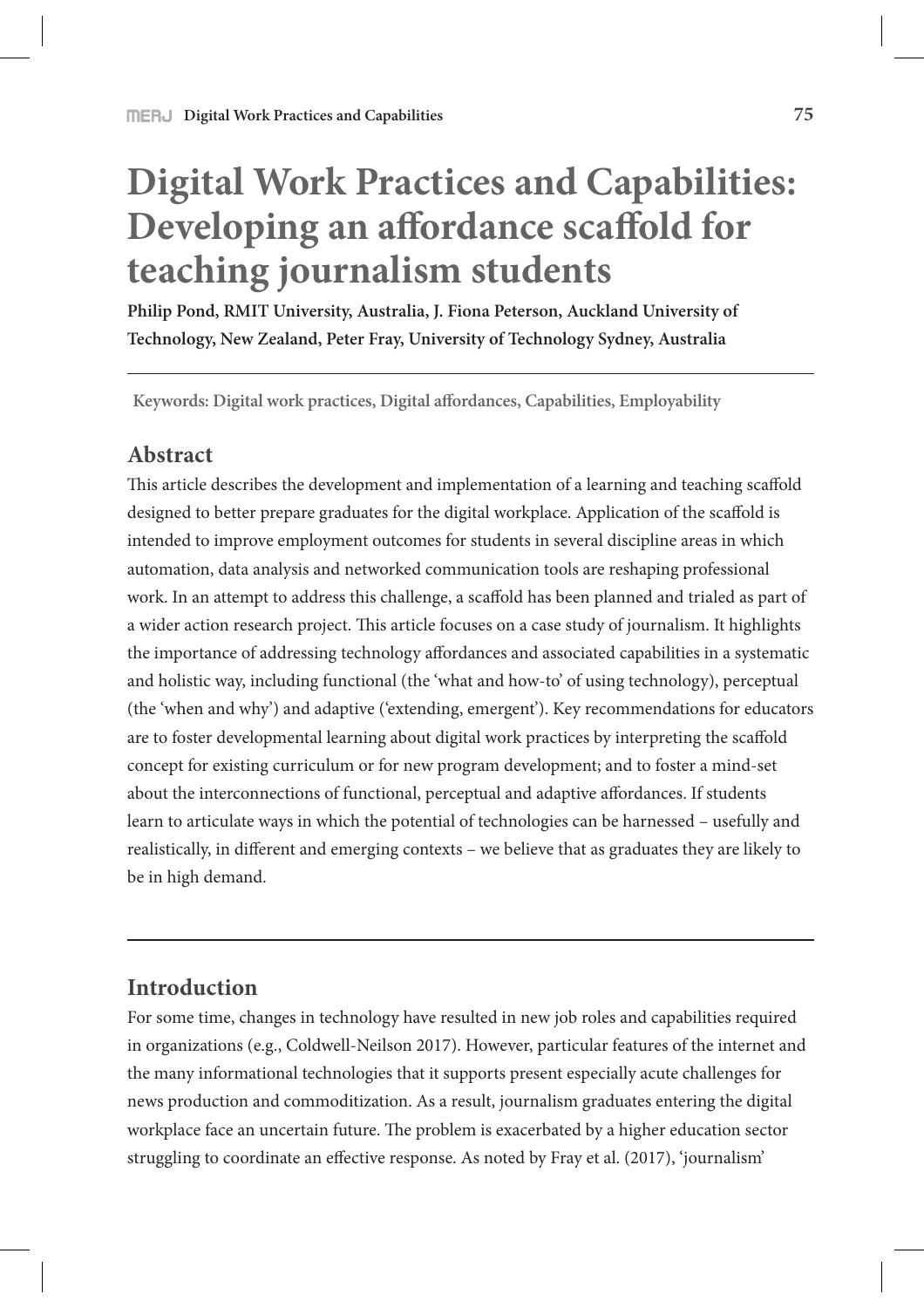degrees have inconsistent structures (Tanner et al. 2014) and it is difficult to achieve consensus on what should be included: generalist or narrowly journalistic, theoretical or practical? (Cullen et al. 2014).

Furthermore, there are institutional and practical impediments to highly responsive tertiary education – certainly in terms of technology-specific training. Planning pedagogy for uncertain and evolving skills and broader capabilities is complex; developing programs/ courses and implementing changes can be time consuming and bureaucratic; to prepare workready graduates, educators must anticipate changing industry demands, often in advance of employers; specific technologies may only stay relevant for a short period, making it hard to focus on narrow skillsets. In such circumstances, it is unsurprising that the delivery and focus of 'digital teaching' remains a priority concern for universities worldwide across the disciplines, with calls for 'heightened media literacy and advanced higher order thinking, which can be facilitated through technology-enhanced pedagogies' in support of graduate employability (Kinash and Crane 2015: 148).

There has been considerable discussion about graduate employability, which 'means that higher education alumni have developed the capacity to obtain and/or create work' (Kinash and Crane 2015: 150). The need for adaptive capabilities also underpins a number of recent initiatives in higher education. In the United States, for example, Stanford University has funded the scale-up of immersive, intensive, international learning experiences as a way to strengthen graduates' ability to 'respond to new situations and new problems…[because] across disciplines, what matters is how workers respond to problems that are a departure from their everyday procedure' (Stein 2017). In Australia Scott (2016) also emphasizes the need for students to learn how to cope with dilemmas, rather than being able to solve problems only in known and predictable circumstances. If we overlay this need for graduates to have adaptive capability, with the need to be able to operate in digital environments, it can be challenging for educators to tackle the planning of learning environments for their students.

This article describes the development and implementation of a learning and teaching scaffold to support journalism students towards digital work readiness. The scaffold is a response to the call for educational experiences designed to enhance the employability of graduates in contemporary and future work scenarios, which include an ever-increasing need for digital/adaptive capabilities. It should be noted that we are not advocating here for an educational model that prioritizes work training above all else. We are responding to an education environment in Australia that markets 'employability' to students whom expect to be work ready when they graduate (Helyer 2011, Oliver 2015).

The theoretical work described here was conducted as part of the Digital Work Practices (DWP) action research project funded by The Australian Technology Network of Universities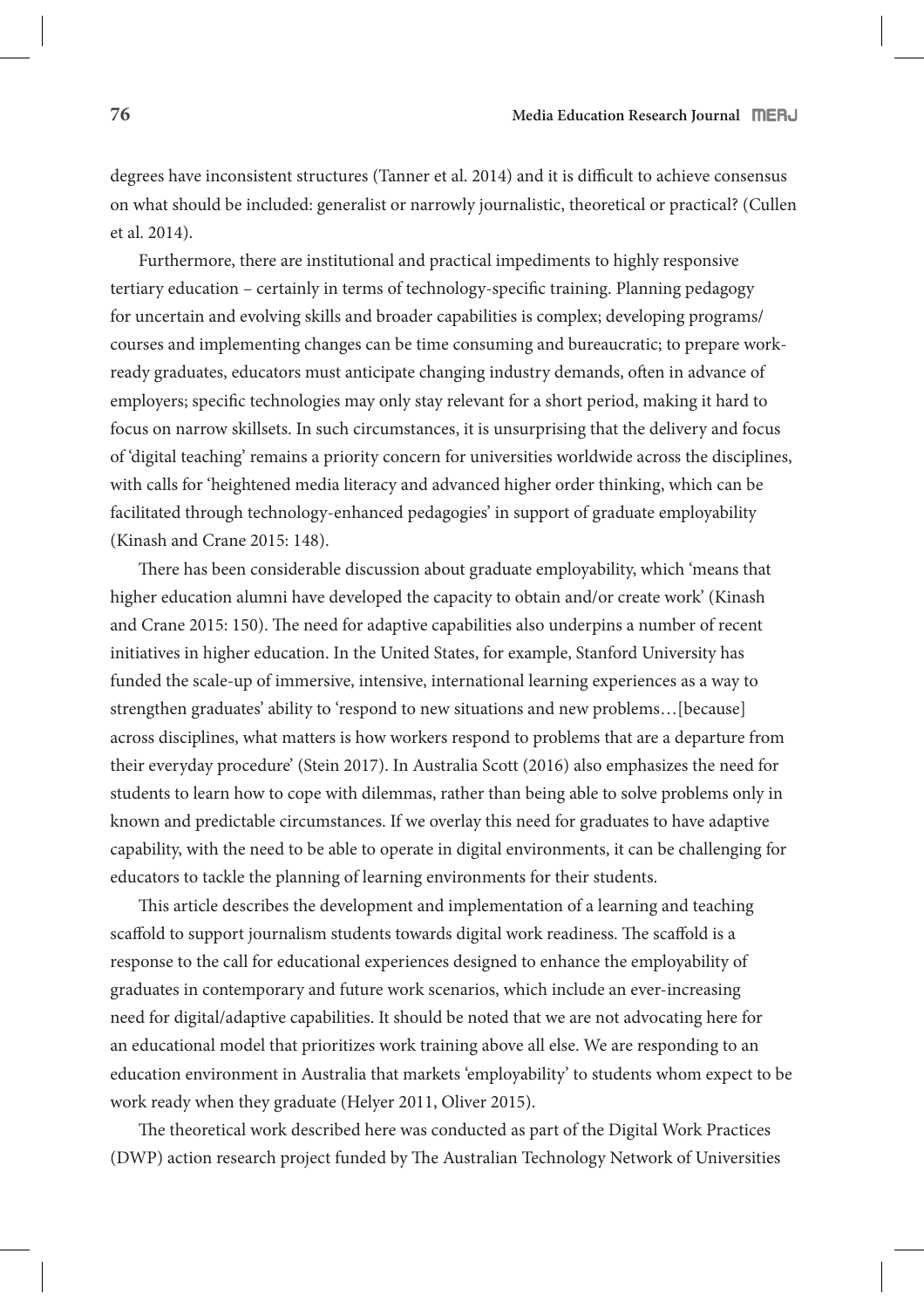(ATN): 'universities focused on industry collaboration, real-world research with real-world impact' (ATN 2017). The DWP project was a collaboration between three ATN universities to better prepare graduates for disrupted work futures. Simply put, it involved identifying the digital capabilities needed and how to embed these in the curriculum. For the purposes of the project, digital capabilities include the knowledge, skills and attributes required for a user to interact productively with technology.

In line with Carr and Kemmis (2004), our aim in the DWP project was to support educators in an authentic way – from a theory and practice base – to strengthen or, ideally, transform the learning and teaching experience and produce a different future for graduates. As participant researchers in the DWP project we have attempted to explain the theoretical basis for our practice, as well as the context and evolution of our practice (Kemmis and McTaggart 2008).

In this article, synergies are explored between affordance theory and educational theory to underpin the development of a rigorous learning and teaching scaffold. The detailed process we followed in developing the scaffold for journalism is explained, representing the 'planning' stage of the DWP project. The article does not attempt to evaluate the learning model trialed, given the small sample of postgraduate journalism (taught program) students with whom we worked (n=9). However, the integration of theory and practice to date is intended as a springboard for further research, including scale-up of the model.

The article builds upon a previous iteration of the scaffold concept in response to journalism education being in a 'highly disrupted state' (Fray et al. 2017: 2). It also builds upon different action research for leading change to enhance employability through scaffolded or developmental learning, from basic skills in digital communication and collaboration to sophisticated capabilities for complex problem-solving projects in virtual teams and networks (Peterson 2016).

### **A!ordance Model**

### *A***!***ordance theory*

Tertiary educators may struggle to respond to the pace of digital development: as many researchers have described, these technologies pursue a logic of acceleration (Virilio 1977, Hassan 2009, Pond 2015). It is clearly challenging to train students to use specific technologies when product cycles are short and competition between providers is intense. Given the length of degree programs, technologies presented in the first semester may be irrelevant at completion. An educator might wonder if certain approaches to technology can be more 'timeless' than others – that is, more resilient to changes in features and fashion over time. Such questions suggest that any approach to digital pedagogy needs to be informed by a viable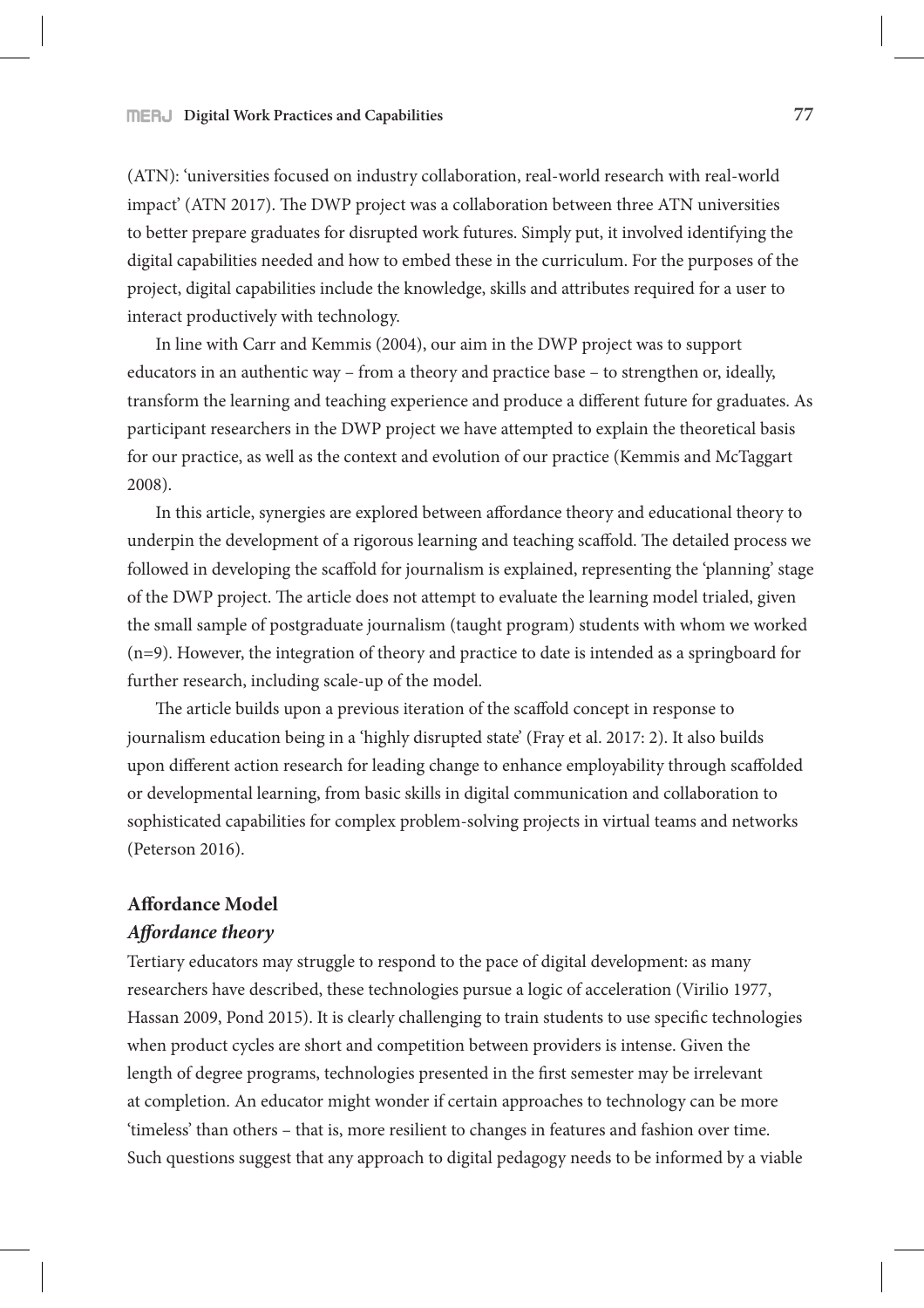theory of technology use, adaptation and intelligence.

Simply put, 'affordance theory defines a technology in terms of the uses, interactions and possibilities that the technology affords to its users' (Fray et al. 2017: 4). A technology is not a bundle of features but, rather, the product of communicative interaction with a user – technological potential must be perceived to be realized. Gibson's (1979a: 129) original formulation of affordance theory offers clear potential to educators: suggesting that it may be possible to develop skills of perception and interpretation that can be effective across technological contexts. In discussion of affordance theory (Joinson and Piwek 2013), there has been a growing emphasis on the enabling potential of interaction between a skilled user and technology to make possible a full range of potential outcomes.

In the late seventies, the language of affordances was adopted by design scholars seeking to articulate a relationship between 'good' design and intended use. 'The term affordance refers to the perceived and actual properties of the thing, primarily those fundamental properties that determine just how the thing could possibly be used' (Norman 1988: 9). This creates a logical complication. If an affordance refers to a property, and a property can be perceived or actual, are there then two types of affordance (one real and one not real) and where would these different categories reside? As Oliver (2005: 405) notes, 'the implication... is that 'real' affordances are unknowable. If any given set of perceived affordances may be different to the 'real' one, how can we ever know which set is 'right'?'

We argue that it is neither necessary nor especially helpful to insist on this real-unreal dichotomy; moreover, we suggest that it is precisely their ambiguity that makes them so useful. By framing technology use as a communicative (inter)action, we can identify the specific affordance-related capabilities required to use technologies effectively across a range of contexts. All affordances are functions of perception. It is possible, for example, to use a laptop to hammer nails, though this is hardly an outcome intended in the design or construction of the laptop. It is precisely this interpretative or communicational dimension of the affordance that makes it useful to educators. Rather than focus on the 'fixed' features of a technology, the educator can focus on the user's ability to identify (and, later, to imagine) possible uses for those features. To be technologically adaptive, then, requires interpretative and communicative skills as well as dexterity, resource-knowledge and process familiarity.

### *Towards an a***!***ordance sca***!***old*

An affordance is neither a feature nor an outcome of the technology; it depends upon the perception, intention, skill and imagination of the user to act in different ways, or to effect outcomes in different contexts (see Evans et al. 2017, Fray et al. 2017). It is thus useful to categorize affordances according to their interactive potential. As Best (2009: 1020) points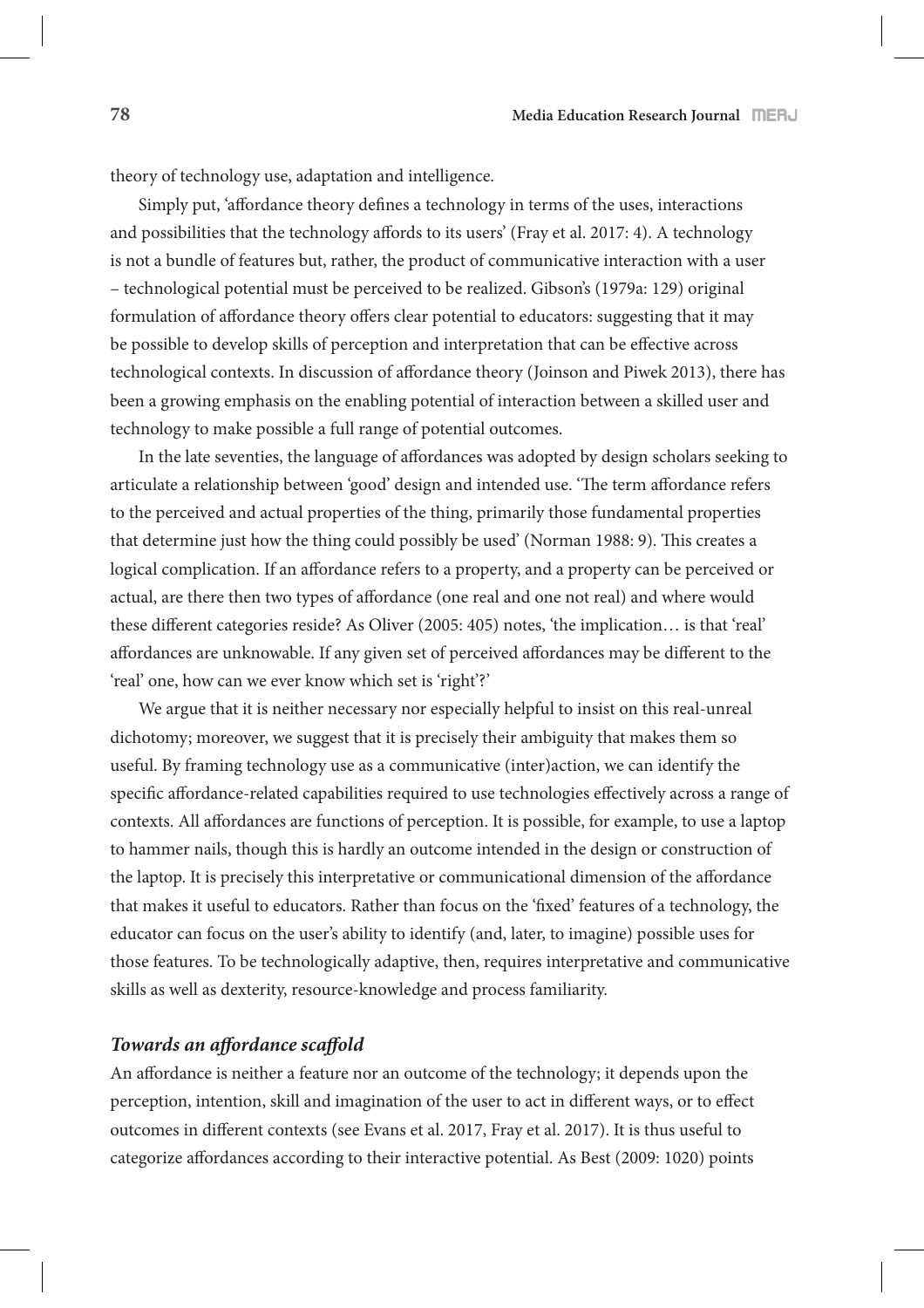out, 'a technology's functional affordances allow us to accomplish a task, and its perceived affordances allow us understand and manipulate the technology itself.

Drawing upon Best  $(2009)$  and Evans et al.  $(2017)$ , we argue that a user must first be able to 'read' the features of a technology – interactions that we frame as **functional** affordances. To achieve a desired outcome, a user must also be able to perceive the potential of different features within known contexts of use; these interactions we call **perceptual** affordances. Finally, in order to achieve full 'control' over her interaction with a technology, a user must be able to read properties and new contexts simultaneously, with imagination, so that she can extend the potential uses of known properties in previously unexplored and emergent contexts. We call these **adaptive** affordances.

Our central proposition for the scaffold is that functional affordances are foundational, easier to learn and a necessary precursor to 'higher level' perceptual and adaptive capabilities. Perceptual capabilities can be developed given functional familiarity and carefully structured learning environments. Adaptive capabilities are the most cognitively and pedagogically complex: they require functional familiarity, environmental awareness and the imagination to combine these attributes – to adapt functional knowledge and skills for unfamiliar contexts and emerging possibilities.

### *Educational theory*

We see the integration of affordance theory and pedagogy as a natural fit; therefore, a review of educational theory also informed development of the learning and teaching scaffold. Contemporary ideas on scaffolded or developmental learning can be traced to the seminal work of 20th Century educational/psychology theorists such as Piaget (1936), whereby learners achieve higher cognitive levels in stages through interactions with the environment; and Bloom (1956), whereby three domains of learning are defined as cognitive, affective and psychomotor, with the cognitive domain focused on moving from knowing (identifying) to comprehending, applying, analyzing, synthesizing, and evaluating. More nuanced ideas followed in a revised Bloom's taxonomy (Anderson et al. 2001), with the cognitive domain now adding *creating* to include synthesis; and highlighting that learning activities might involve factual, conceptual, procedural and/or metacognitive knowledge. Biggs and Collis (1982) had also put forward the Structure of Observed Learning Outcomes (SOLO) taxonomy, whereby a range of complexity is acknowledged for learners whose knowledge and skills may vary from being minimal, to including high-level abstraction to new contexts. These developmental learning ideas resonate with the affordance concept, which sees learning on a spectrum (albeit integrated) from functional to perceptual and adaptive capabilities.

Gagné (1984) focused on learning hierarchies and developed ideas to guide the design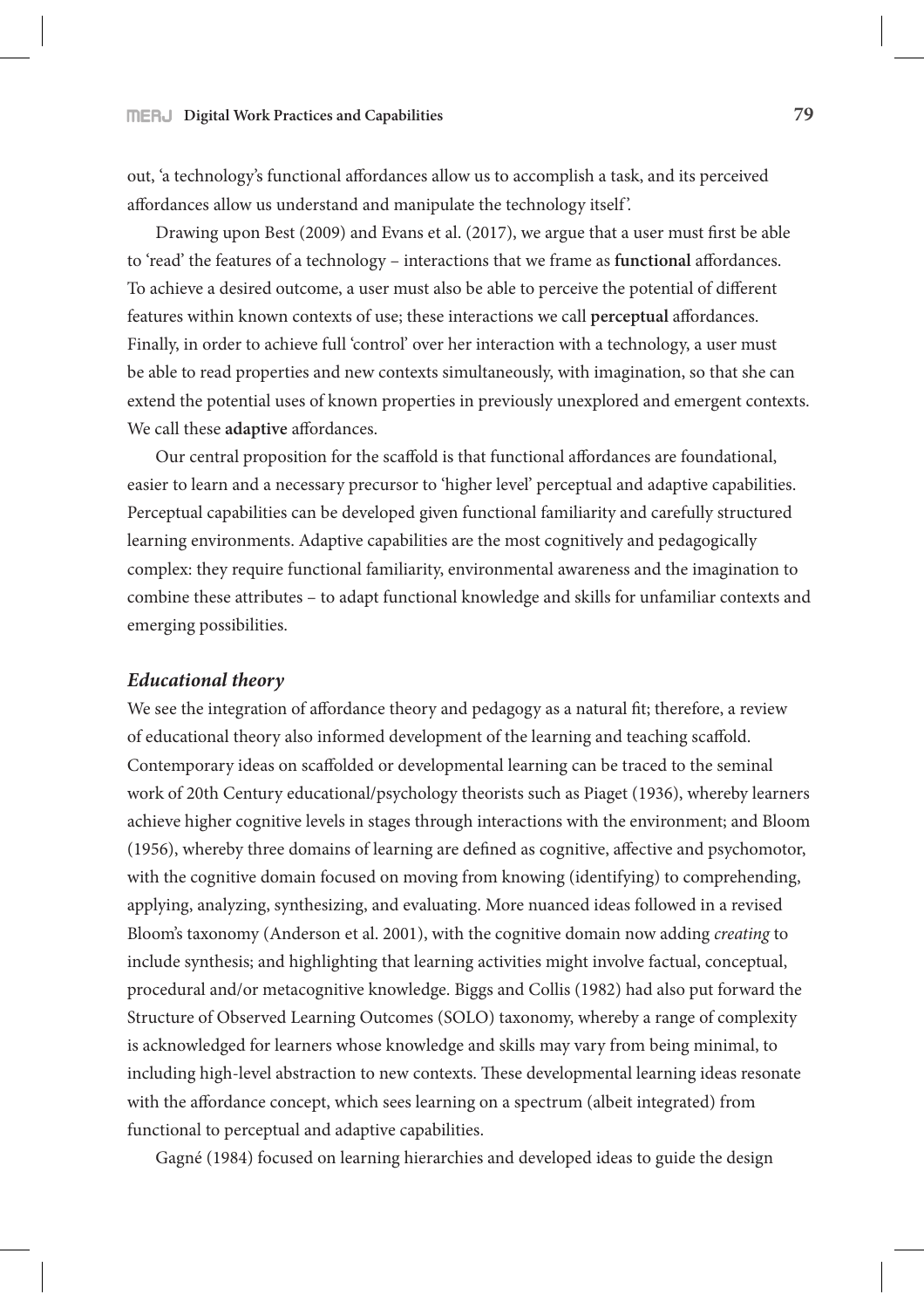of learning experiences, whereby the cognitive level of learners should be known and the conditions of learning should be designed in line with the desired outcomes. The concept of a hierarchy also applies in digital affordances (functional, perceptual and adaptive); however, the associated knowledge and skills are not necessarily learned or practised in a linear way. Holistic approaches to problem solving are recommended, in terms of digital affordances.

Knowles (1975), Wood et al. (1976), Vygotsky (1978), Jonassen (1997), Wenger (1998), Biggs and Tang (2007), Woolfolk (2008) and Weimer (2013) focused on learning communities and social constructivism, whereby learners are motivated and assisted to achieve higher levels of learning and problem solving through social interaction and the co-construction of knowledge. Social constructivist ideas for learning about and through technology have been documented (de la Harpe and Peterson 2009) and have been applied successfully such as supporting retention of online learners (Ludwig-Hardman and Dunlap 2003).

Siemens (2005: 4) argues that connectivism is more relevant than constructivism to digital environments and includes an 'ability to see connections between fields, ideas, and concepts'. This has obvious relevance to the concept of interconnecting affordances. A combination of connectivist and social constructivist approaches has successfully underpinned supporting learners to work collaboratively online with industry mentors, for open-ended and increasingly complex problem-solving projects related to the networked digital world (Peterson 2009). In such cases, the educator initially provides structure and resources for learners, then gradually fades support as they move towards greater independence in their learning and achieve higher cognitive levels. This resonates with the affordance scaffold and builds on Schön's seminal ideas on professional learning.

### *Towards a learning and teaching sca***!***old*

Schön's (1983) work is of particular relevance to the DWP project because he highlighted the significance of reflection on and in action for professional learning and practice. Schön differentiates reflection-on-action as being useful for improving one's future practice; whereas, crucially, reflection-in-action means that the practitioner can adjust her practice as circumstances change or unfold. Reflection-in-action draws on practitioners' prior knowledge, skills and experience, as well as their *adaptive* capability to cope with and make the most of the new context and opportunity.

Acknowledgement of a range of complexity for the learner (e.g., the SOLO taxonomy) and particularly reflection-in-action underpins the scaffold under discussion. Social constructivism also informs the design of teaching strategies for implementing the scaffold, which is intended to improve graduates' employability prospects through creating collaborative learning environments and experiences that develop students' capabilities 'to face new and unexpected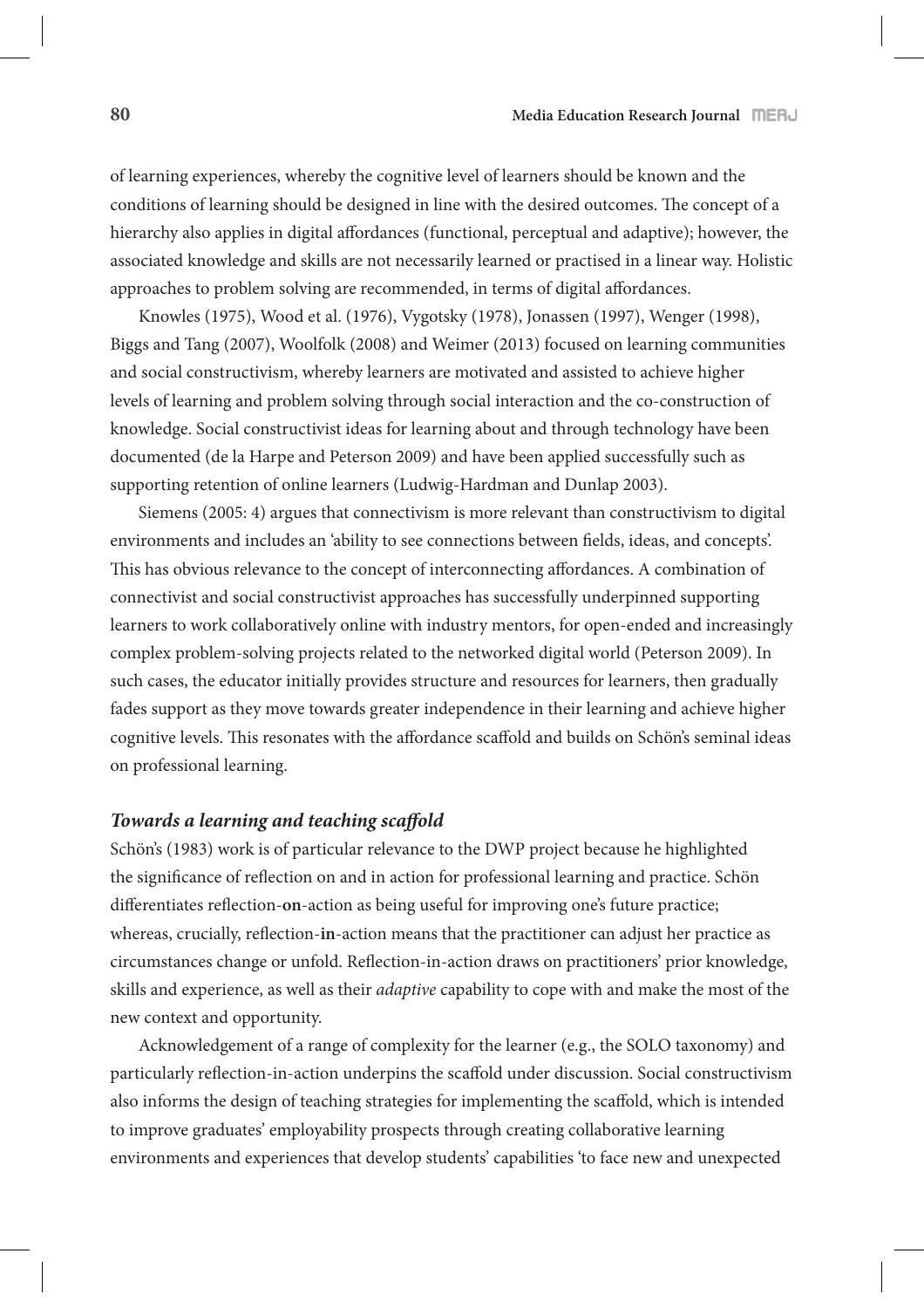challenges in their fields' (Stein 2017). The ideas of some earlier theorists shifted (e.g., Maslow; Bloom) in terms of hierarchies being conceived holistically and dynamically rather than as a linear process. Similarly, the affordance scaffold hierarchy of interconnecting functional, perceptual and adaptive layers is unlikely to be addressed in a purely linear fashion.

The affordance scaffold posits that:

- 1. The functional affordance layer is easier for a user to master than the perceptual layer, which in turn is easier to master than the adaptive layer.
- 2. The mastery of these three layers of affordance places a user in full control of that interaction with a technology.
- 3. Control enables the user to innovate with that technology that is, to imagine new uses of known features in new and emerging contexts.

According to the scaffold, affordances can only be mastered given a (functional) knowledge of the features or properties of a technology. Features include the materiality of the technology – the buttons, sliders, forms and links on a webpage for instance – as well as the operative tasks that depend on that materiality. Hammering a nail for instance requires knowledge of the hammer, which end to hold and which end to hit with, and a sense of how to swing the hammer and to connect with the nail effectively and safely. Once a user has some functional knowledge of a technology, she may operate that technology to effect an outcome. This requires perceptual knowledge and involves interactions that produce desired outcomes. Conceptual adaption requires both functional skills and knowledge of specific technologies and perceptual experience of operating those technologies. It also requires the ability to 'read' contexts as they present themselves – that is, professional and social knowledge and experience beyond the technology domain.

The practical implication of the theoretical digital framework is that there are functional, perceptual and adaptive capabilities to be learned and developed, to enable a user to control her interaction with a technology and to produce a desired outcome. That means that educators must be able to name those capabilities, locate them in the scaffold and support their students to learn them. The knowledge and skills in question are defined by their contribution to an affordance, but affordances become relevant only when they contribute to a desired outcome – outcomes are productive, industry-relevant digital tasks, processes or actions. Therefore, the process of developing an affordance scaffold and then a teaching strategy, begins with a survey of an industry and the identification of industry-specific digital outcomes.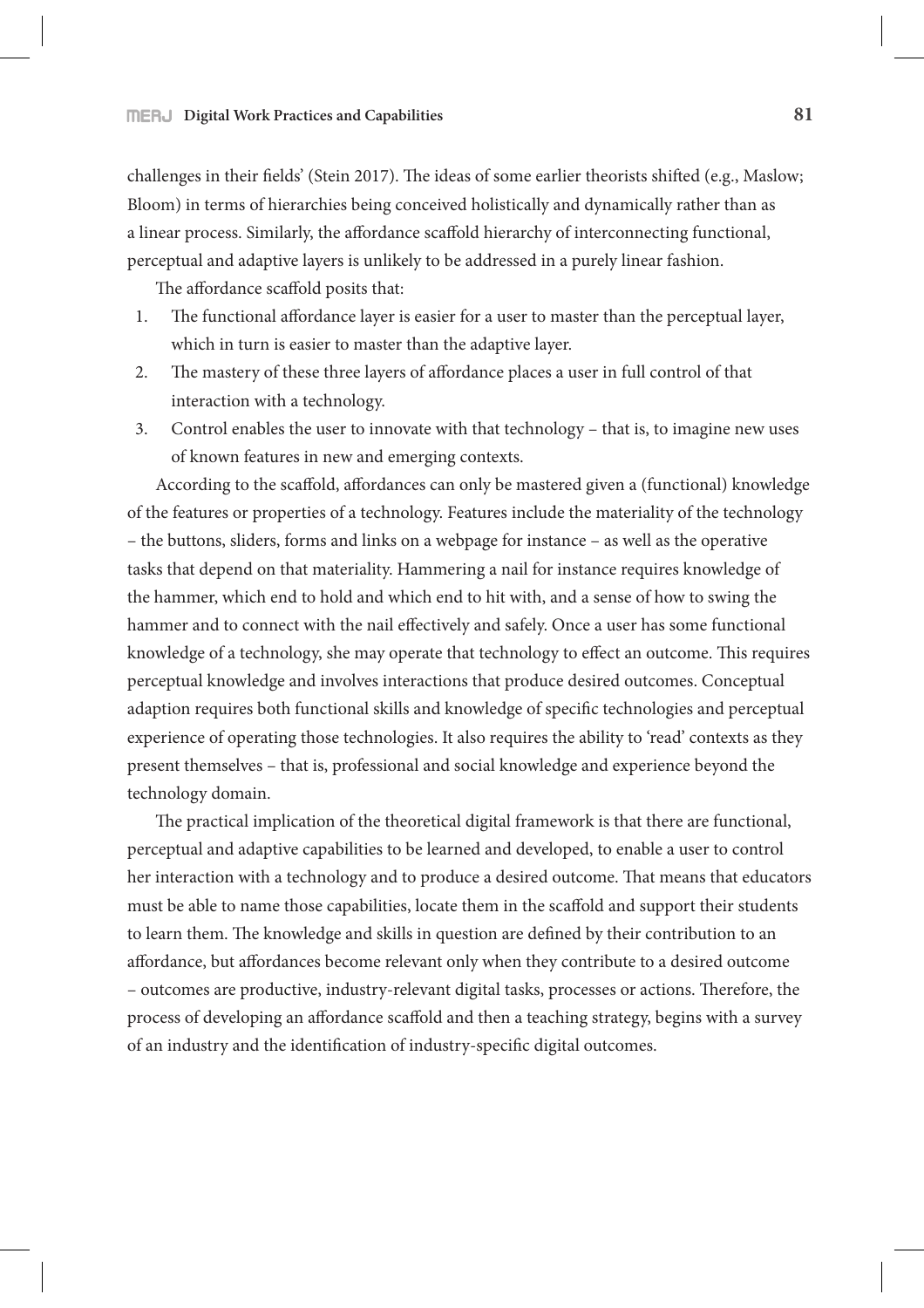## **Translating the Scaffold into a Teaching Strategy** *Process for developing the journalism sca***!***old*

Journalism serves as a useful test case here because so many of the productive and commercial practices of the profession have been subject to rapid technological change, which means that industry practitioners and educators must re-evaluate regularly the priorities for their businesses and students (Cullen 2015). There is also an established body of literature on the challenges facing journalism because of digital technology, much of which proposes potential responses in terms of professional action and training (Finberg and Klinger 2014, Stencel and Perry 2016, Wake and Farrer 2016, Fray et al. 2017). This material is particularly useful because our first task in developing the affordance scaffold was to survey journalists, educators and the specialist literature to establish a list of the core outcomes that employers expect digital-ready graduates to produce (effect). First, we conducted a wide-ranging review of the literature and produced a summary table of required attributes, knowledge and skills (Fray et al. 2017). Second, we held roundtable discussions with industry leaders and requested their assessment of both current digital practices within the industry and emerging trends that might influence those practices in the near future. Third, we surveyed academics from five Australian universities and asked them to name the key digital capabilities required of graduating students.

These three information streams were collated into a summary 'digital capabilities descriptor' for the journalism industry. The descriptor formed the basis of planning for the affordance scaffold and then for the teaching strategy. It was conceived in a tabular form (see Table 1 below). Outcomes were grouped into broader categories based on a reading of the tasks, processes or professional responsibilities of journalism and journalists. It is important to be clear about what 'outcome' means in this context: it is the effect that the user intends to produce by engaging with the technology (Evans et al. 2017). A freelance journalist may seek to engage with Twitter to source comments on a news story. The finding and recording of those comments are the outcome; searching, visibility or publicness, and open messaging are the affordances; Twitter has various features that afford this functionality to the user.

### Table 1: Digital capabilities descriptor for journalism

Source: Fray et al. 2017, adapted from Gibson 1979b, Norman 1988, 1999, Hutchby 2001, Hartson 2003, Best 2009, Hunter and Nel 2011, Joinson and Piwek 2013, Cullen et al. 2014, Finberg and Klinger 2014, Schmidt and Rosenberg 2014, Schmidt 2014, Tanner et al. 2014, Cullen 2015, Davies and Cullen 2016, Mullin 2016, Schwab 2016, Wake and Farrer 2016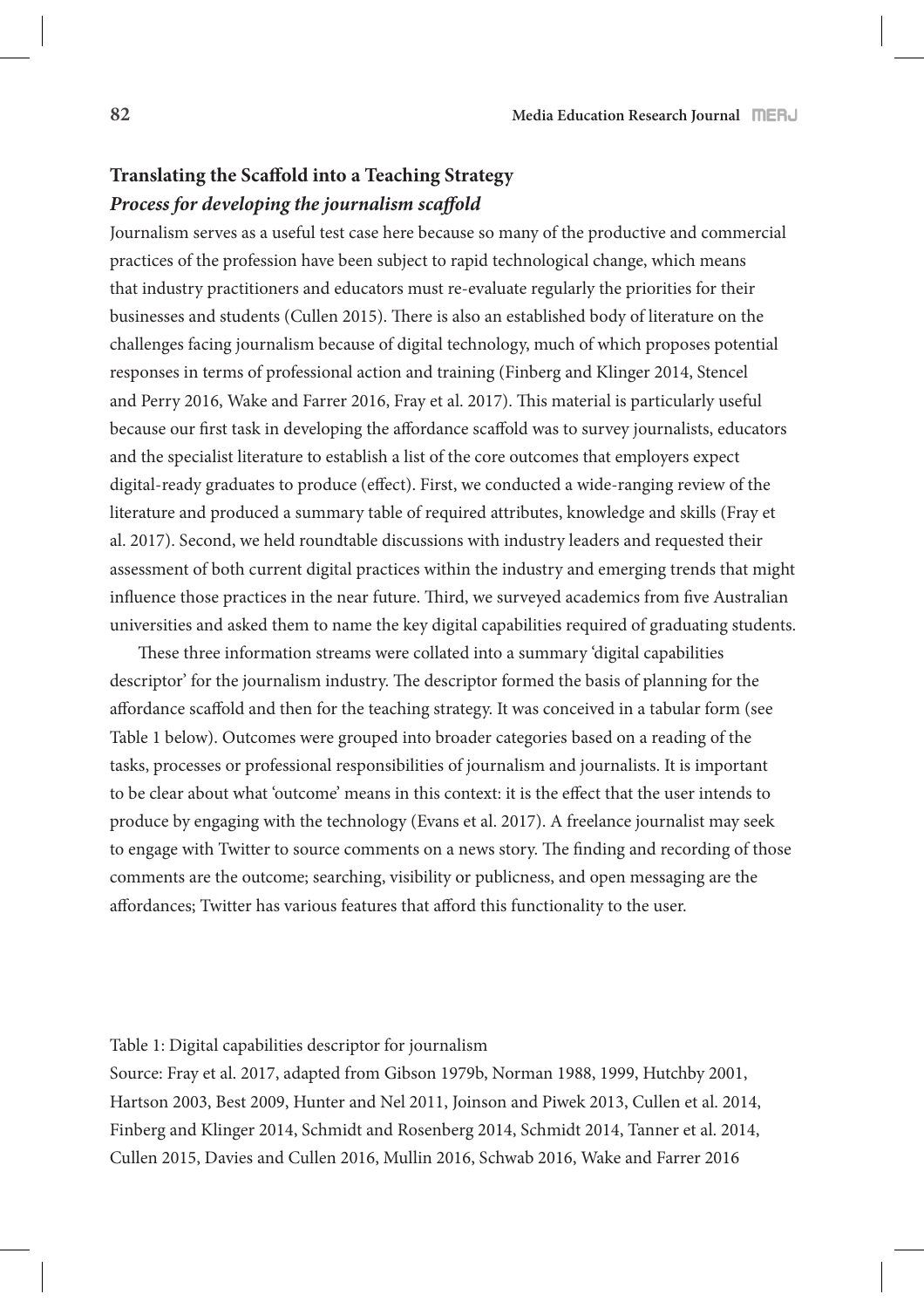| <b>Functional capabilities</b> | Perceptual capabilities         | Adaptive capabilities      |  |  |
|--------------------------------|---------------------------------|----------------------------|--|--|
| Language of code: Name         | Language of code: Use           | Language of code:          |  |  |
| and define programming         | concepts appropriately          | Use concepts to direct     |  |  |
| concepts; name the principles  | in communications with          | programmers strategically  |  |  |
| and limitations of automated   | programmers.                    | to achieve journalistic    |  |  |
| processing and define them     |                                 | outcomes.                  |  |  |
| appropriately.                 | Relationship between code       |                            |  |  |
|                                | and journalism: Employ          | Relationship between code  |  |  |
| Relationship between code      | code directly, or employ        | and journalism: Explain    |  |  |
| and journalism: Name           | programmers, in the most        | the influence of code      |  |  |
| and define programming         | effective way to perform        | (and automation) on the    |  |  |
| concepts; articulate ways in   | journalism and to tell stories. | production and consumption |  |  |
| which code can be used to      |                                 | of news; translate into    |  |  |
| support journalism             |                                 | journalism.                |  |  |

# **Table 1: Digital Capabilities Descriptor for Journalism 1. Coding domain**

# **2. Data domain**

| <b>Functional capabilities</b> | Perceptual capabilities                  | Adaptive capabilities                 |  |  |
|--------------------------------|------------------------------------------|---------------------------------------|--|--|
| <b>Statistics:</b> Name basic  | <b>Statistics:</b> Interpret statistical | <b>Statistics:</b> Select appropriate |  |  |
| statistical concepts and       | findings to identify news                | statistical tools to investigate      |  |  |
| perform basic statistical      | value; use statistical findings          | data sources, to identify news        |  |  |
| calculations.                  | in support of stories.                   | value and to illustrate news          |  |  |
| Data processing: Operate       | Data processing: Produce                 | value in innovative ways.             |  |  |
| data processing software       | analysis and visualizations to           | Data processing: Select               |  |  |
| packages; control user         | support a story.                         | software appropriate to data          |  |  |
| interface.                     |                                          | and to news value; support            |  |  |
|                                |                                          | new forms of storytelling, in         |  |  |
|                                |                                          | collaboration with design,            |  |  |
|                                |                                          | business/IT, advertising/PR,          |  |  |
|                                |                                          | marketing/sales.                      |  |  |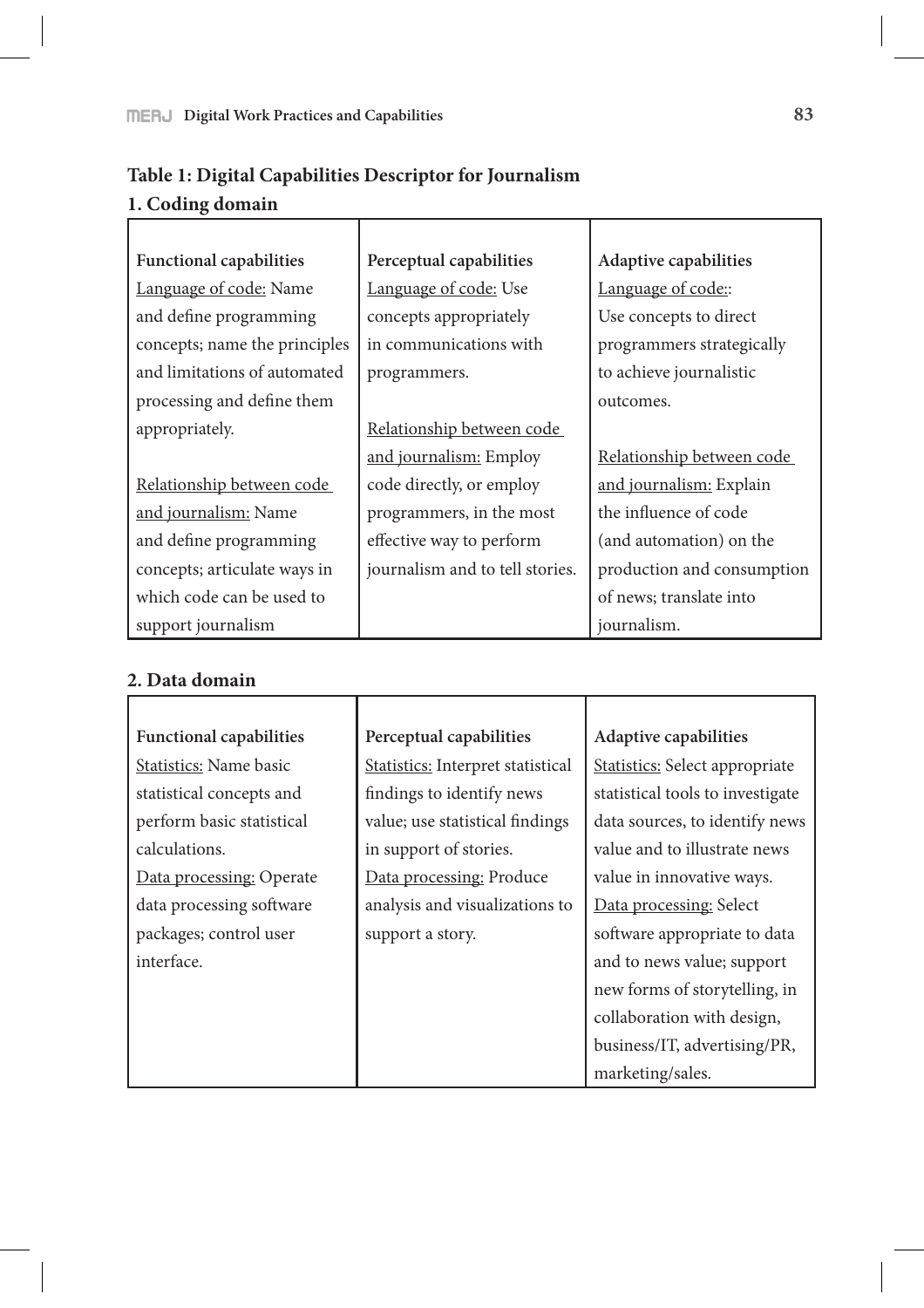| <b>Functional capabilities</b> | Perceptual capabilities        | Adaptive capabilities         |  |  |
|--------------------------------|--------------------------------|-------------------------------|--|--|
| Social media software:         | Social media software: Direct  | Social media software:        |  |  |
| Operate a range of social      | social media applications      | Differentiate strategically   |  |  |
| media software packages        | to fulfil journalistic         | between platforms: select     |  |  |
| relevant to audiences;         | requirements: build personal   | platforms appropriate to both |  |  |
| establish connections; publish | following; disseminate stories | stories and audiences; tell   |  |  |
| content; engage interactively. | to audience; develop content   | stories in ways that maximize |  |  |
| Networked audiences: Name      | and storytelling techniques    | the potential of different    |  |  |
| and define concepts and        | appropriate to medium.         | platforms - media and         |  |  |
| actions related to networks    | Networked audiences:           | audiences.                    |  |  |
| and engagement.                | Interpret audience and         | Networked audiences: Make     |  |  |
|                                | traffic data; social metrics   | strategic decisions based     |  |  |
|                                | and engagement measures;       | on network knowledge and      |  |  |
|                                | differentiate between good     | news value in collaboration   |  |  |
|                                | and bad strategies.            | with advertising/marketing/   |  |  |
|                                |                                | PR, design, business/IT, to   |  |  |
|                                |                                | increase audience engagement  |  |  |
|                                |                                | with stories.                 |  |  |

# **3. External communication domain**

# **4. Internal communication domain**

| <b>Functional capabilities</b> | Perceptual capabilities      | Adaptive capabilities         |  |  |
|--------------------------------|------------------------------|-------------------------------|--|--|
| Collaboration: Name            | Collaboration: Apply         | Collaboration: Adapt          |  |  |
| and define internal            | those principles to support  | established principles to     |  |  |
| communication and project      | journalistic practices.      | emergent contexts to increase |  |  |
| management principles.         | Security: Employ tools       | productivity and minimize     |  |  |
| Security: Name and define      | appropriately during         | risk; work with different     |  |  |
| security concepts and tools:   | journalism to ensure         | specialists                   |  |  |
| anonymity, encryption,         | privacy and security for all | Security: Respond to          |  |  |
| virtual private networks       | participants: journalists,   | emergent security threats     |  |  |
| (VPNs)                         | stringers and sources.       | by employing available        |  |  |
|                                |                              | tools appropriately; develop  |  |  |
|                                |                              | new approaches to enhance     |  |  |
|                                |                              | security for vulnerable       |  |  |
|                                |                              | stakeholders.                 |  |  |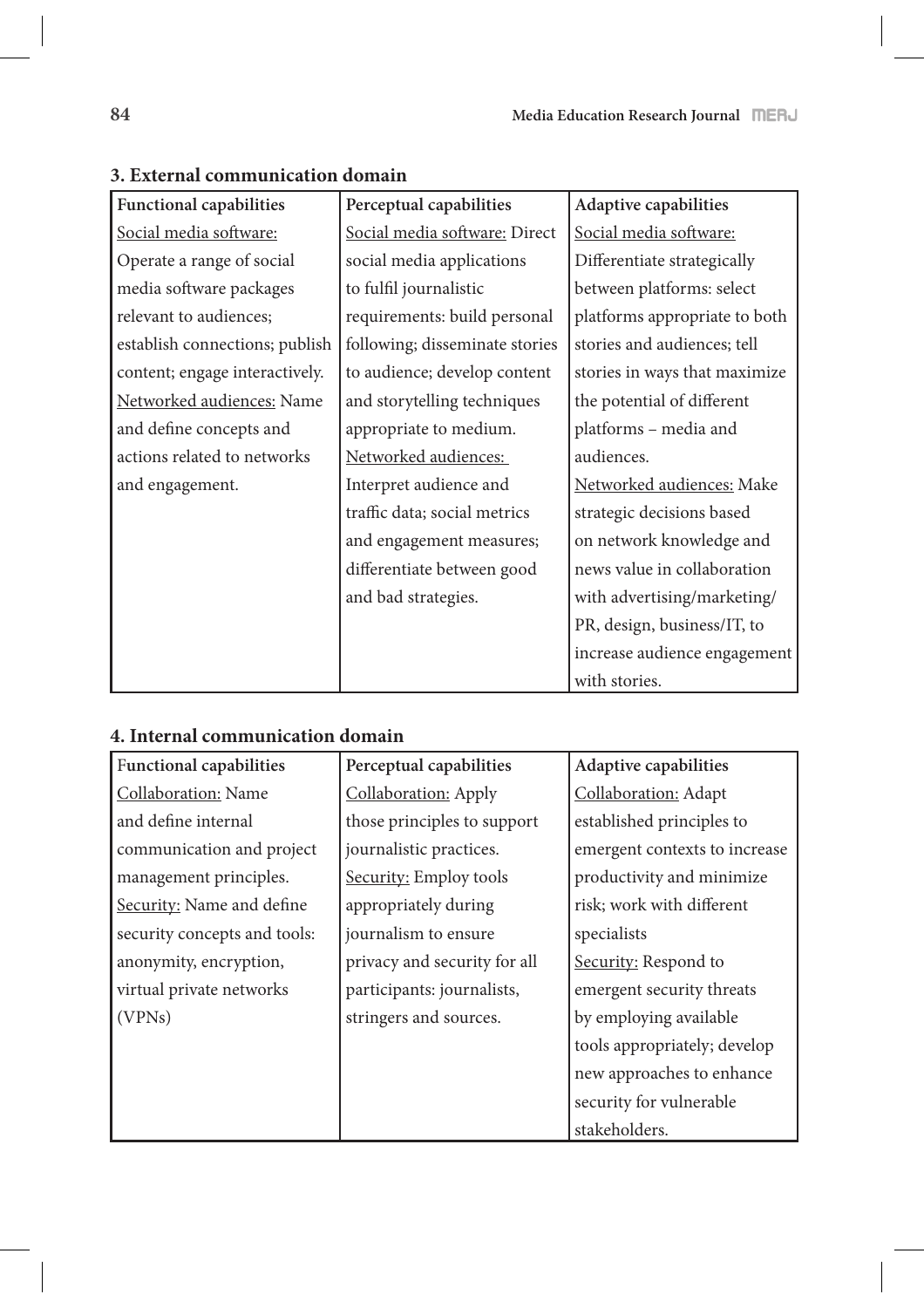In the digital descriptor reproduced above we group outcomes into four categories. First, there are outcomes that result from a technical manipulation of code; second, there are outcomes from the collection, processing and analysis of data and textual information; third there are outcomes that relate to the external audience or marketplace; fourth there are outcomes that relate to an internal audience, the management of tasks and processes. These categories are not meant to define the practice of (digital) journalism nor limit the required skillset; nor should they be read as preordaining the technologies that journalism employs – they do not name the tools or technologies that journalists should be able to operate. Rather, they specify the outcomes that experts believe are possible through digital interaction and they reflect the priorities of practitioners, educators and theorists identified by the Digital Work Practices (DWP) project team in 2017.

For instance, according to the digital capabilities descriptor, experts are interested in how journalists might use the vast supply of commercial and publicly available digital data to find and research stories with high news value. The outcome is clear: an audience engaged in innovative data-driven storytelling, but the technologies and interactions required to effect that outcome must still be decided. The digital descriptor does not specify any of these items in detail, but it does summarize the interactions in shorthand: working with digital data, operating statistical packages and so on. The informed educator must then decide upon specific examples of use and contextualize those examples for teaching.

#### *Translating the descriptor*

The descriptor identifies different outcomes and sorts related outcomes into capability 'domains' or skillsets. It defines what is to be taught – or, more accurately, the outcome of what is to be taught – but does not specify how that thing should be taught. A teaching strategy requires that each outcome be viewed as the product of different affordances.

In the remainder of this article, we report on work conducted by the DWP team to translate the 'collaboration' outcome into an affordance scaffold for digital teaching. A single outcome is sufficient to demonstrate the principles behind the approach as well as the practical requirements of coordinating these principles to improve pedagogical approaches used.

Journalists must collaborate in many scenarios: with each other, with sources, with production staff and, increasingly, with their audience. Different instances of collaboration require different capabilities and different tools; as such, different types of collaboration may involve different affordances. Some of the affordances and some of the functional knowledge may be transferable across contexts, but others will be context-specific. When approaching any outcome, in our experience it is important to scope that range and transferability of relevant affordances: the emphasis for teaching will be different for different courses and different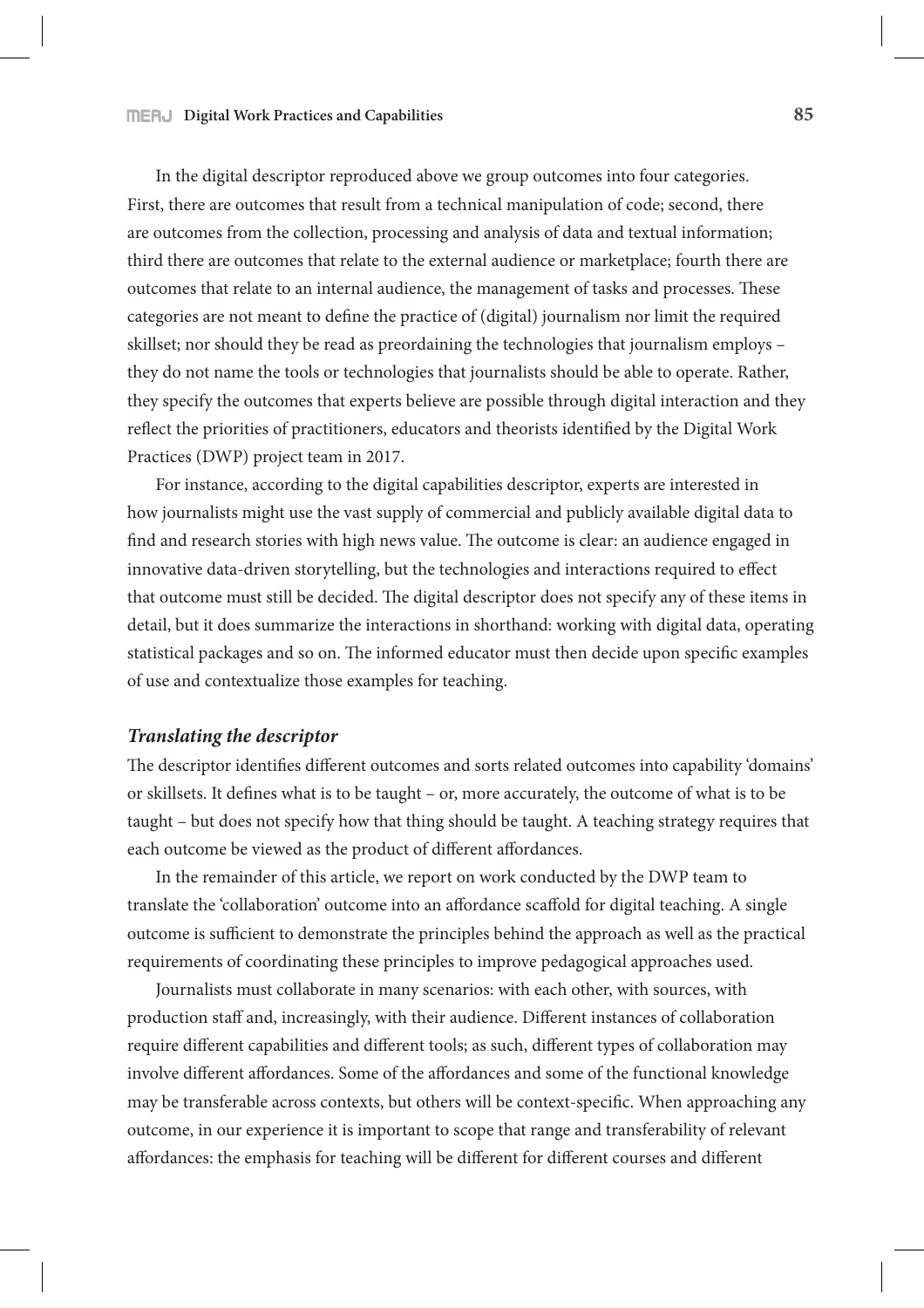cohorts. Perhaps paradoxically, then, before naming functional capabilities for the scaffold, it is first necessary to specify the context in which students will be asked to perceive the potential of those functional capabilities.

For example, in one scenario devised during the project, journalism students were asked to consider specific tasks:

Planning a series of articles on the anniversary of World War I engages multiple collaborators, among them reporters (to create the content), line producers (to shape the content), product developers (to package the content), UX design experts (to understand how audience intersects with the product), graphic artists (to create or enhance visual content), photographic researchers (to find content) and editors (to approve the final product).

You want to direct researchers to search archives for suitable images.

Task 1: You need to coordinate this task and to communicate with researchers as they source images.

Task 2: Having identified a set of images, you want feedback from the team on how these images might be used. How could you share these images and coordinate this feedback?

Task 3: Finding images is just one of several tasks involved in producing a series of articles. How could you manage these different tasks to ensure that each is completed on time?

Coordination, communication, image sharing, project management: the task specification names several outcomes that can be achieved with the help of digital technologies. Consider the first task, the coordination of researchers searching for World War I images in different archives. It might be possible to achieve productivity through many email exchanges and a shared spreadsheet for recording searches and successes. Equally, it may be possible to direct, discuss and record the entire process using a group messaging service such as Slack. Ultimately, selecting the appropriate tool for the task depends upon many factors – availability, cost, security – but even in a complex scenario there are likely to be several tools that could be used to effect the desired outcome. In large part, digital training and education involves equipping students to choose between different tools and then to operate the chosen tool with maximum efficacy.

#### *From outcomes to a***!***ordances*

Initially, then, affordance scaffolding involves matching the features or properties of various candidate technologies to the different outcomes required in a scenario. Outcomes can be complex and are rarely digital-specific (that is, only achievable with a computer). Often, the primary outcome is dependent on the successful completion of constituent tasks (each one an outcome in itself). In the simplest terms, coordination of researchers depends upon communication with those researchers. At the very least, that communication requires the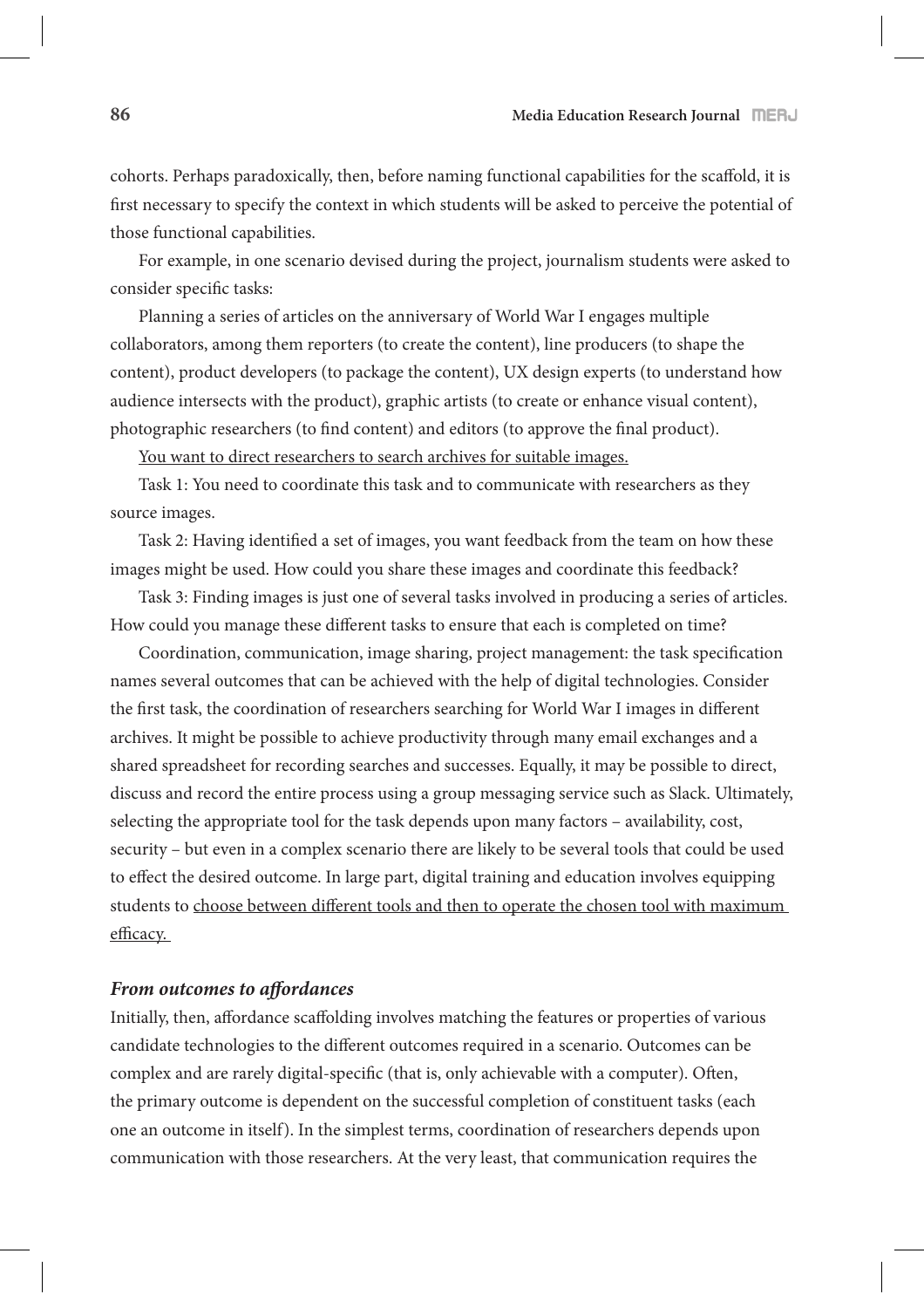successful transmission of messages between the coordinating journalist and the individual researchers. It may be desirable for that communication to be shareable between researchers. Coordination may also require record taking. Records most likely need to be editable and it may be efficient if edibility is shared between researchers. Records may need organizing into types: for instance, it might be useful to record both sources searched and images found, and these two records might need to be available independently of each other. It becomes clear that each outcome involves an affordance to realize it.



*Figure 1: Schematic diagram showing the mapping of outcomes onto a*!*ordances onto features* 

The mapping illustrated in Figure 1 is simplified to illustrate the general principles of the process. It produces a list of technological features that could afford the required outcomes. Put more simply still, in order to keep a shareable record of the image search, the journalist requires a technology that enables the editing, saving, organization and sharing. These requirements translate into a list of features desirable in the chosen technology. Table 2 below lists several candidate software applications and checks them against the required feature list.

The criteria for assessing the presence or absence of features are relatively strict. It is possible to message publicly through email – create a long list of recipients, create threads of messages in which participants 'reply all' – but this is suboptimal. Email may afford group messaging but it does not do so as efficiently as Slack or WhatsApp. In general terms, for the DWP project, a feature was considered present if it was clearly part of the intended design or available to the user with little or no adaptation.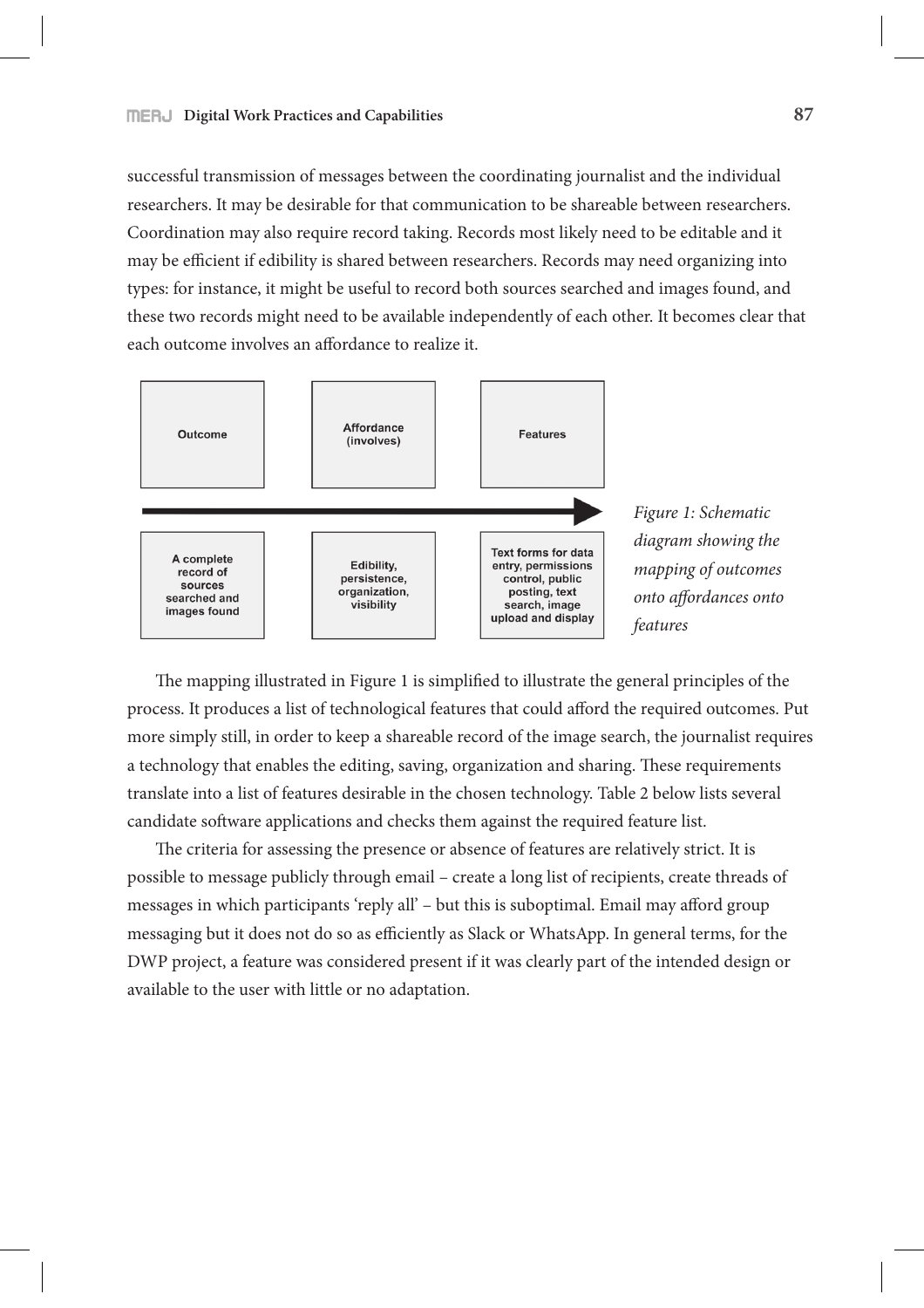| Software<br>application | Features    |             |             |                          |             |             |             |             |
|-------------------------|-------------|-------------|-------------|--------------------------|-------------|-------------|-------------|-------------|
| (technology)            |             |             |             |                          |             |             |             |             |
|                         | Text        | Permissions | Public      | Private                  | Text        | Image       | Public      | Mobile      |
|                         | entry       | control     | posting     | messaging                | search      | upload/     | messaging   |             |
|                         |             |             |             |                          |             | attachment  |             |             |
| Google                  | X           | X           | X           | -                        | $\mathbf X$ |             | X           |             |
| Sheets                  |             |             |             |                          |             |             |             |             |
| Slack                   | X           | X           | X           | X                        | X           | X           | X           | X           |
| Trello                  | X           |             | $\mathbf X$ |                          |             |             |             |             |
| Email                   | X           | -           | -           | X                        | $\mathbf X$ | X           | -           |             |
| WhatsApp                | X           | -           | $\mathbf X$ | $\overline{\phantom{m}}$ | $\mathbf X$ | $\mathbf X$ | $\mathbf X$ | X           |
| Evernote                | $\mathbf X$ | -           | $\mathbf X$ |                          | X           | $\mathbf X$ | $\mathbf X$ | $\mathbf X$ |

Table 2: Table showing the available features of candidate technologies

From Table 2, it might be supposed that Slack is an appropriate tool for coordinating a group of researchers to search a variety of archives for images of World War I, to share those images with each other, and to record the process as they work through it. It may not be equally well suited to all aspects of the process but it affords the greatest range of appropriate actions. Pedagogically, the challenge is the translation of features into desirable outcomes. Teaching needs to support students to 'read' the features of technology (to recognize relevancy), to know how to interact with these features and to produce action that delivers desired outcomes. The affordance scaffold is intended to support this translation.

### *Example: sca***!***olding Slack*

The guiding principle behind the affordance scaffold is that teaching should focus on the interaction between user and technology. To discuss this principle, and to illustrate what interaction looks like at the different affordance layers, the final part of this paper describes how an educator might approach teaching Slack to support collaborative working practices for journalists. In theory, we should consider a similar scaffold for any digital journalism tool we intend students to use. However, under the affordance framework, similar tools will share many functional affordances and a significant number of perceptual affordances. As such, the more tools we scaffold, the greater the overlap between affordances and the easier it is for students to transfer their affordance-literacies to new technologies and contexts.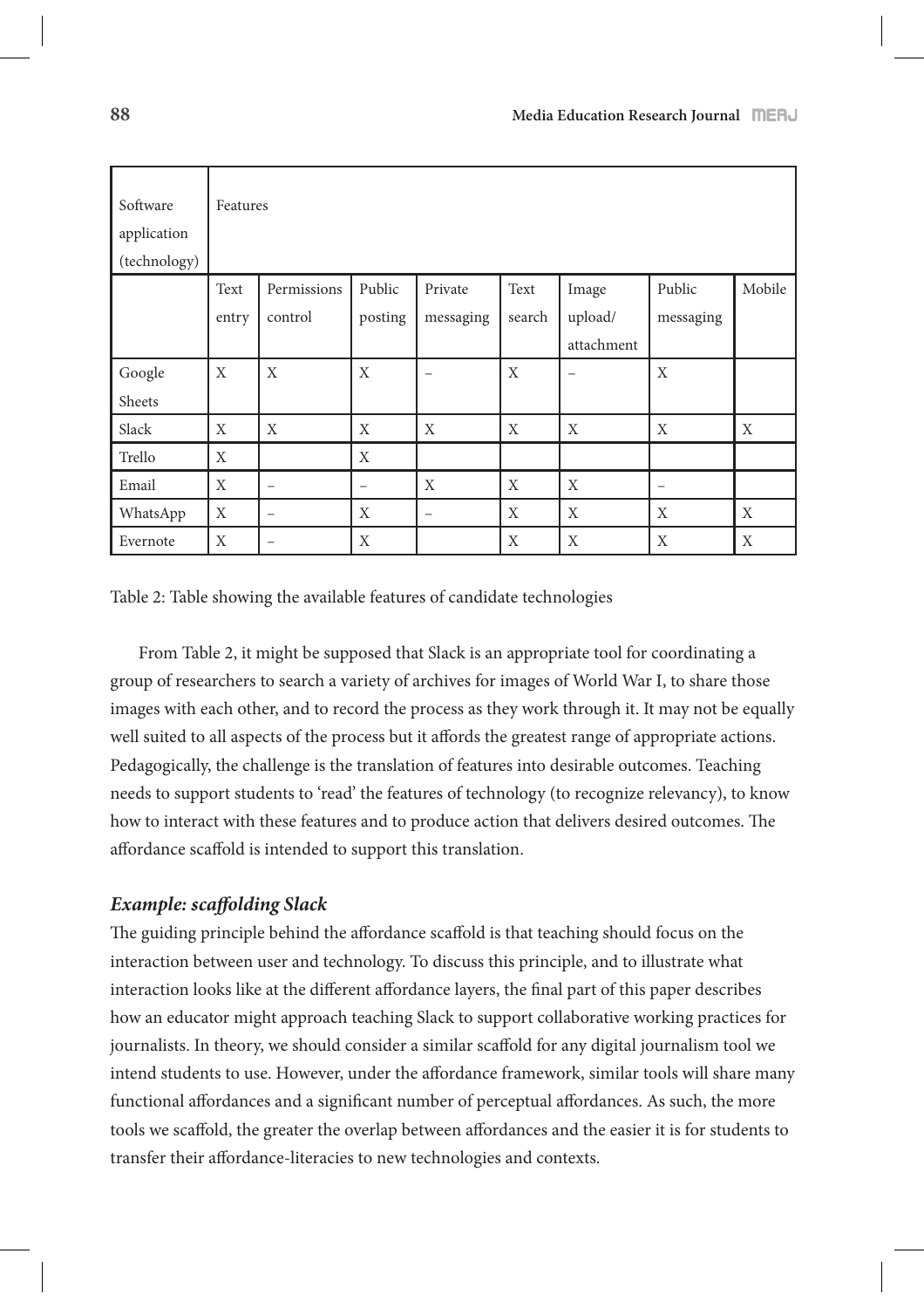Slack is a proprietary team messaging application that was launched in 2014. It allows users to create accounts and to send messages to each other, either privately and directly or publicly via a grouping mechanism called 'channels'. According to the scaffolding approach, the basic features of Slack – that is, the key functions, mechanisms, processes and prompts – form the functional affordance layer. Functional affordances are non-contextual – they are the interactions required to make Slack 'work' regardless of setting or intention. However, this does not mean that all functional affordances are equally easy to master – certain interactions with Slack are more complex and require more knowledge than others, so we differentiate between lower and higher order functional affordances.

### *Functional a***!***ordances (lower)*

Lower order functional affordances (LOFA) are those interactions necessary to respond to Slack as a user without any sort of organizational or administrative responsibilities. In the simplest possible terms, LOFAs are needed to use Slack: to register an account, log in, send and receive messages and so on. Of course, few of these interactions will require knowledge that is Slack specific, and most users will be familiar with these basic operational tasks from using other software applications. The Slack-specific features involved can be listed easily. Slack provide support documentation that explains the basic operation of the software. Specific tasks include registering for an account, setting up a profile, receiving and sending messages publicly and privately, activating notifications, uploading files and writing and formatting public posts.

When establishing a scaffold, it is not necessary to define an exhaustive list of features for the software; rather the aim is to specify the features necessary to make the software work in the given context. Given the relatively limited tasks required of the journalists and researchers working on the WWI project mentioned earlier, we might estimate that Slack will work effectively as long as every user knows how to:

- Register with Slack
- Grant Slack permission to work on the user's preferred platform
- Create and complete a profile
- Send messages to:
	- The project lead
	- Each other
	- Public channels
- Upload images

It is important to note that the list above *specifies outcomes*, *not features nor affordances*. The features are Slack-specific e.g. the service provides both hyperlink and email sign-up; messages are composed via text forms; composition can utilize a version of markup language. It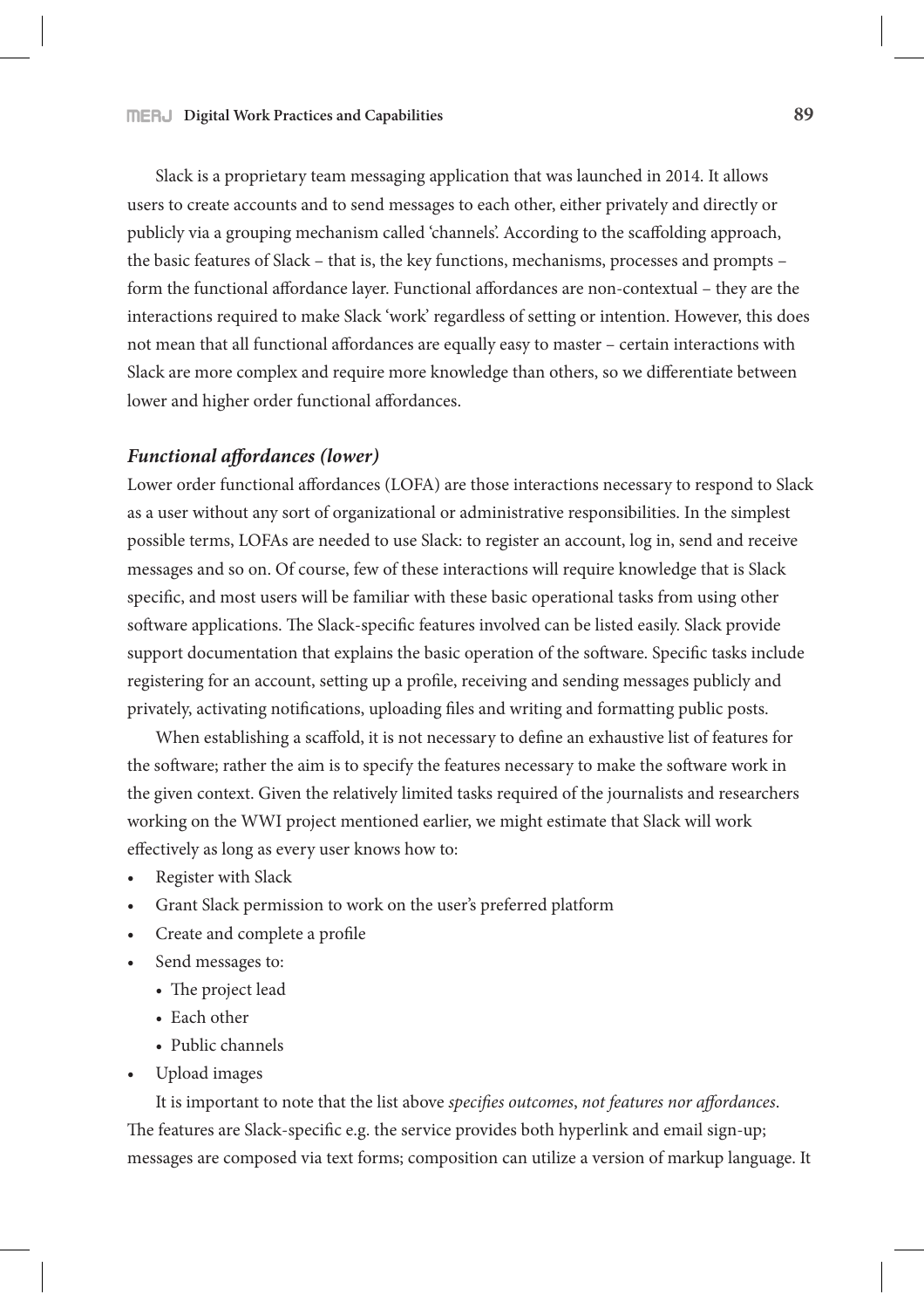is the educator's task to match features to outcomes and then support students as they interact with features to effect outcomes. Our suggestion is simply that, at the LOFA level, this support should be easy to provide if it is required at all.

### *Functional a***!***ordances (higher)*

Higher order functional affordances (HOFA) involve those operations necessary for coordinating other users to use Slack. These tasks are still generic but they may be more complex than the lower order tasks or require Slack-specific knowledge. They include:

- The creation and management of channels
- Organizing and sharing files
- Inviting new users and managing user permissions
- Installation of third party applications
- Administrative tasks including setting reminders, creating to-do lists and board customization

The affordance scaffold states that these higher order interactions depend upon the user successfully mastering lower order functionality first. They do not involve higher level affordance knowledge – operation is not context dependent and requires only 'naming' and 'operating' knowledge – but HOFA tasks may involve sequential actions, task chaining or more in-depth knowledge of the Slack software. In effect, we can say that LOFA knowledge is required to use Slack; HOFA knowledge is required to administer Slack.

### *Perceptual a***!***ordances*

Perceptual control allows a user to administer Slack within context with maximum efficacy. Perceptual affordances involve interactions that match functional control to the user community and the requirements of the task or project. In our scenario, then, perceptual affordances are those interactions that allow the journalist to deploy Slack to coordinate researchers to search archives for WWI images. To achieve perceptual control, a user requires functional knowledge, knowledge of the community and task (the context), and the ability to match these two domains efficiently and effectively.

According to our model, the perceptual level is where education can be most productive and it is useful to reflect on why educators should concentrate on perceptual affordances. As stated, functional affordances require operational knowledge about a technology - that is, a user needs to know what a technology can do and how to make it do those things. Perceptual affordances require the application of that knowledge in known contexts. This need for 'contextual application' provides plenty of scope for designing learning opportunities. If students lack foundational functional knowledge, then these resources can be provided;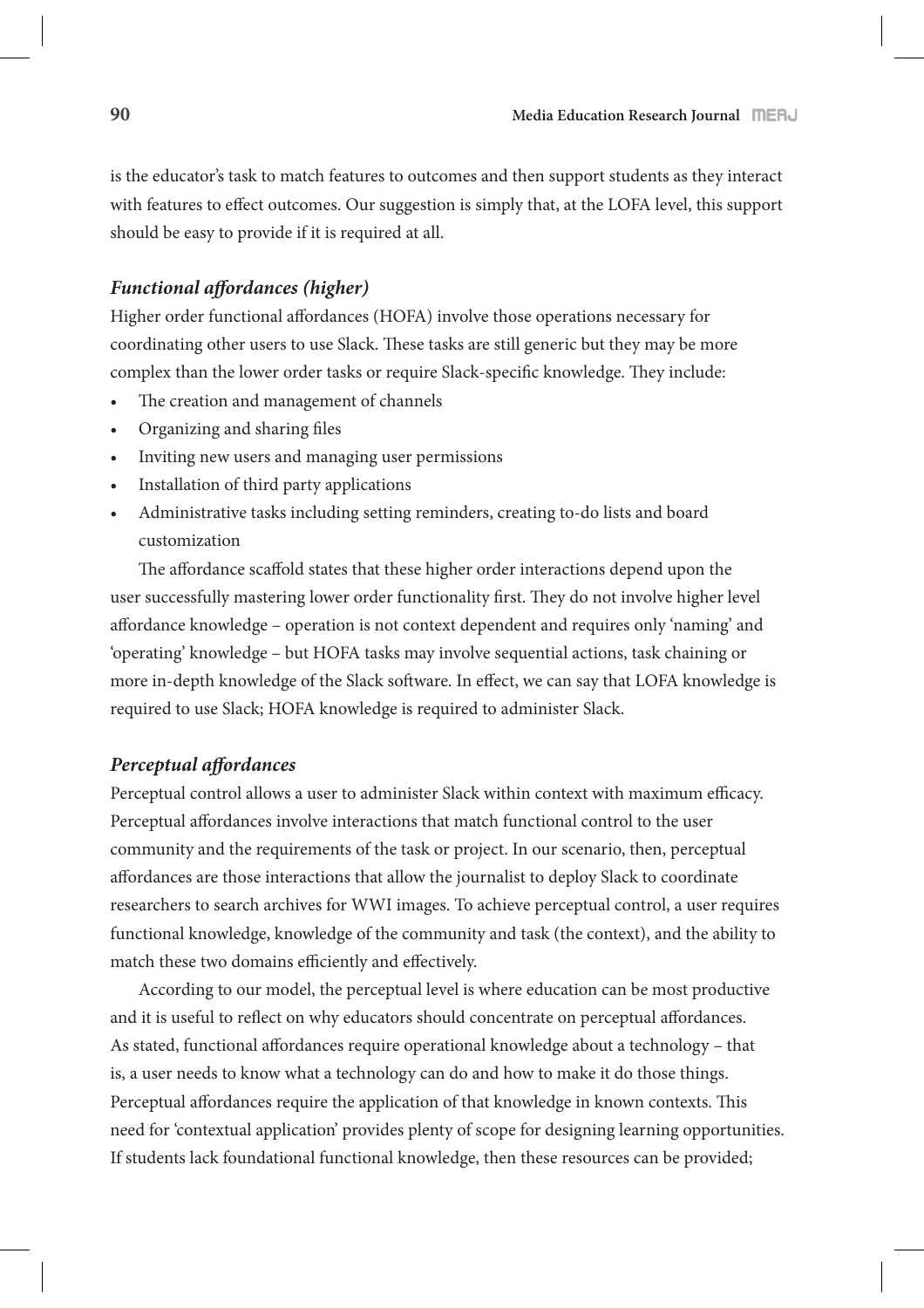the educator can define context by proposing a scenario and providing resources to support that scenario; the educator can define a desired outcome or outcomes – she may also limit the 'candidate' technologies available to students. Perceptual learning becomes a function of students choosing between available technologies and then operating those technologies in pursuit of the desired outcomes.

It is clear how this might work in the case of Slack and our WWI research project: a brief introduction to Slack's relevant features; access to relevant archives and databases; an allocation of project roles to students; and clear criteria for success. The aim is not to instruct students on how to use Slack but rather how to perceive Slack's enabling potential. It may be beneficial to suggest an alternative technology, perhaps something with similar though not identical features and to have students choose between them. Regardless, the skills of perceptual interaction are recognition, interpretation and application.

### *Adaptive a***!***ordances*

The most sophisticated affordances are adaptive. In theory, these affordances will involve two sorts of adaptation. Either users will adapt the features of the technology – or, at least, their interaction with the features of the technology – to expand the range of outcomes possible with Slack, or they will adapt their use of Slack to new contexts in pursuit of a more diverse range of emergent outcomes. They may also make both types of adaptation simultaneously. An educator may propose new scenarios (including some for which Slack is, perhaps, not the ideal tool) and challenge students to adapt their use of the technology to suit.

### **Concluding Comments**

The learning and teaching scaffold is intended as a starting point in an educator's repertoire for developing new programs/courses, or for designing learning activities in line with existing curriculum, with the aim of improving graduates' digital work readiness. Translating the scaffold to the curriculum is not without challenges. We recommend that an educator might start with one learning outcome in a subject guide, which aligns reasonably with one of the key capabilities identified in the digital capabilities descriptor (Figure 1).

It is highly recommended that the scaffold be conceived holistically for problem solving, rather than as a linear process; we do not advocate functional capability development in first year subjects/units and adaptive development in final year. Educators may decide to emphasize different affordances at different times, depending upon their learners, the curriculum, and the problem or challenge to be addressed by students. It is likely that the focus on adaptive capability would be strengthened considerably as a student approaches graduation.

Tools and technologies will inevitably change; however, according to the research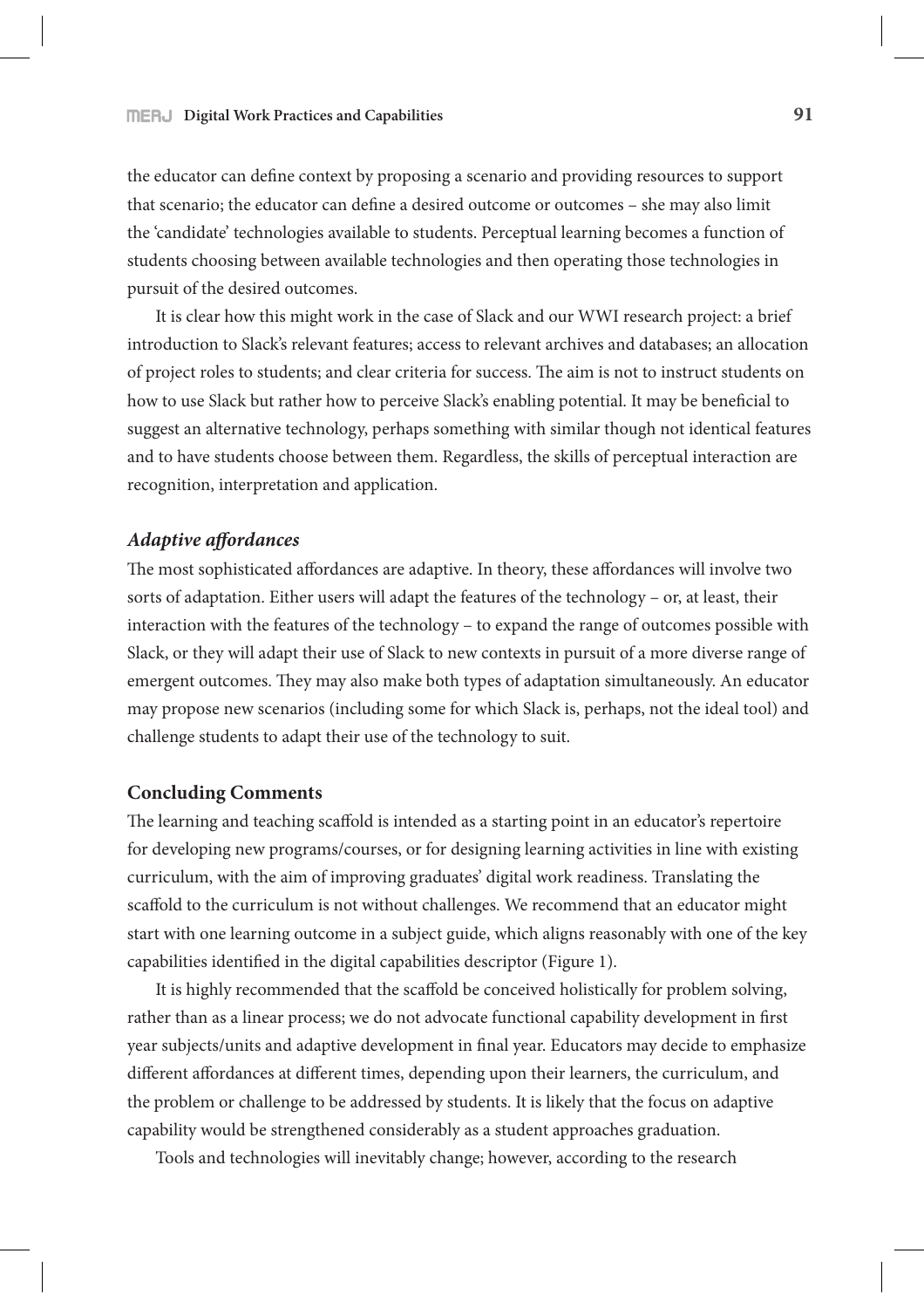undertaken by the DWP project, adaptive capabilities are in high demand and short supply for contemporary and future digital work practices across many disciplines. From our rapid prototyping of the learning scaffold, we believe that fostering a mind-set about the interconnections of functional, perceptual and adaptive affordances is also promising to give graduates a 'competitive edge' – especially where capabilities include critical *re*#*ection-in-action* (as well as *reflection-on-action*); and an ability to imagine and articulate ways in which the potential of technologies can be maximized in emerging contexts.

### **References**

- Anderson, L., Krathwohl, D. and Bloom, B., 2001. *A Taxonomy for Learning, Teaching, and Assessing: A Revision of Bloom's Taxonomy of Educational Objectives*. New York: Longman.
- Best, K., 2009. 'Invalid Command: Affordances, ICTs and User Control'. In: *Information*, *Communication & Society*, 12 (7), 1015-1040.
- Biggs, J. and Collis, K., 1982. *Evaluating the Quality of Learning: The SOLO Taxonomy*. New York: Academic Press.
- Bloom, B., 1956. *Taxonomy of Educational Objectives: The Classification of Educational Goals, Handbook 1: Cognitive Domain*. New York: Longmans Green.
- Carr, W. and Kemmis, S., 2004. 'Becoming Critical: Education, Knowledge and Action Research'. *Taylor & Francis e-Library* (online). Available at: https://enotez.files.wordpress. com/2011/09/becoming-critical.pdf (accessed 26 October 2015).
- Coldwell-Neilson, J., 2017. 'Digital Literacy A Driver for Curriculum Transformation'. In: *Research and Development in Higher Education: Curriculum Transformation*, 40.
- Cullen, T., 2015. 'A Capstone Unit for Journalism Programs that Aims to Facilitate the Demonstration of Graduate Capabilities<sup>2</sup>. In: Asia Pacific Media Educator, 25 (2), 297-304.
- Cullen, T., Tanner, S., O'Donnell, M. and Green, K. P., 2014. 'Industry Needs and Tertiary Journalism Education: Views from News Editors'. In: *23rd Annual Teaching & Learning Forum: Transformative, Innovative and Engaging*, Perth, 30-31 January.
- Davies, K. and Cullen, T., 2016. 'Data Journalism Classes in Australian Universities: Educators Describe Progress to Date<sup>2</sup>. In: Asia Pacific Media Educator, 26 (2), 1-16.
- de la Harpe, B. and Peterson, J. F., 2009. 'The Theory and Practice of Teaching with Technology in Today's Colleges and Universities'. In: Carla Payne, ed, *Information Technology and Constructivism in Higher Education: Progressive Learning Frameworks*. Hershey, PA: IGI Global, 27-42.
- Evans, S. K., Pearce, K., Vitak, J. and Treem, J. W., 2017. 'Explicating Affordances: A Conceptual Framework for Understanding Affordances in Communication Research'. In: *Journal of Computer-Mediated Communication*, 22 (1), 35-52.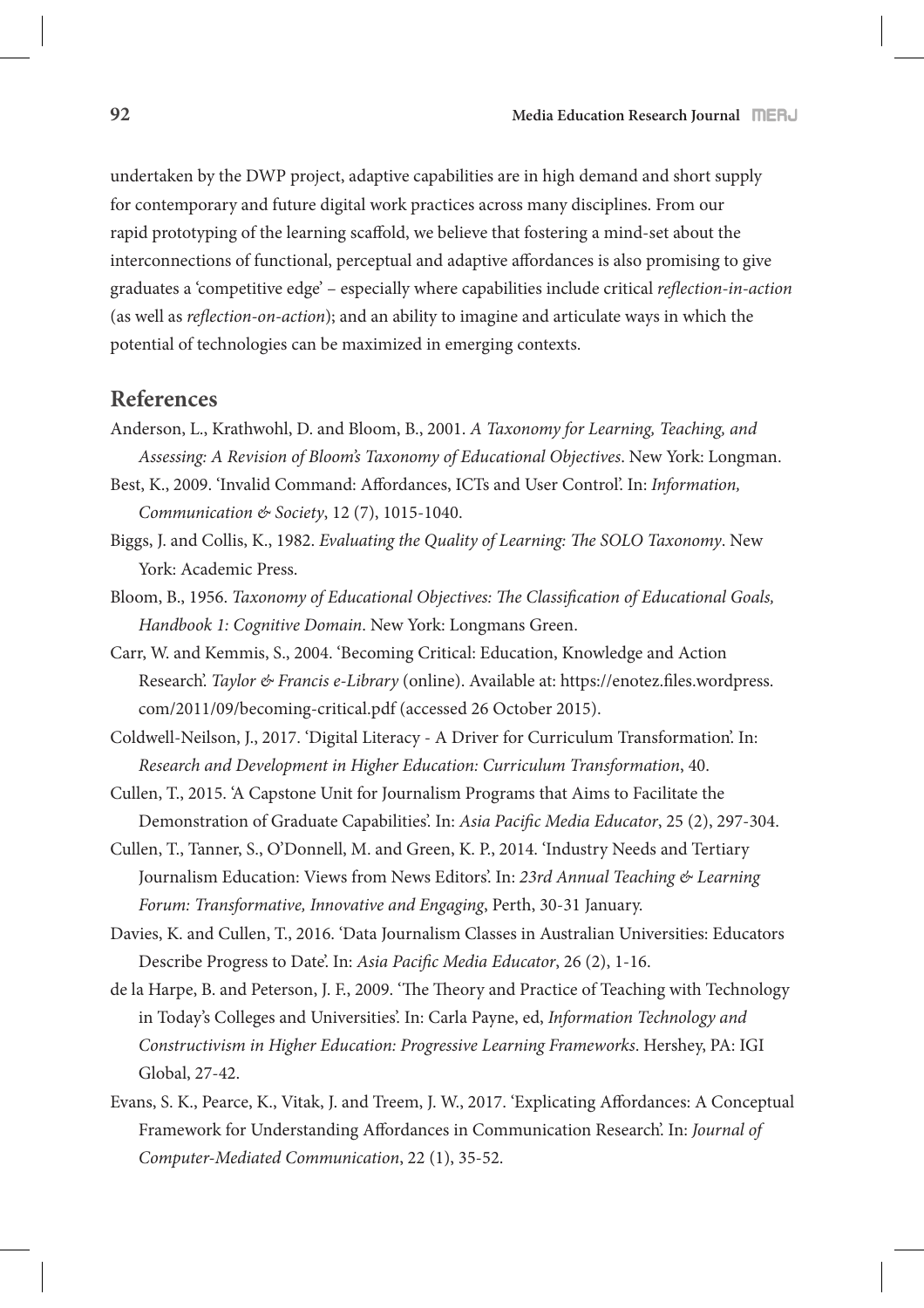- Finberg, H., and Klinger, L., 2014. *Core Skills for the Future of Journalism*. St. Petersberg, FL: The Poynter Institute for Media Studies.
- Fray, P., Pond, P. and Peterson, J. F., 2017. 'Digital Work Practices: Matching Learning Strategies to Future Employment'. In *Proceedings: Australian & New Zealand Communication Association (ANZCA) Conference*, University of Sydney, Australia, 4-7 July.
- Gagné, R., 1984. 'Learning Outcomes and Their Effects: Useful Categories of Human Performance'. *American Psychologist*, 39 (4), 377-385.
- Gibson, J. J., 1979a. *The Ecological Approach to Visual Perception*. London: Psychology Press.
- Gibson, J. J., 1979b. 'The Theory of Affordances'. In: Jen Jack Gieseking, William Mangold, Cindi Katz, Setha Low and Susan Saegert, eds, \$*e People, Place, and Space Reader*. New York: Routledge.
- Hartson, H. R., 2003. 'Cognitive, Physical, Sensory and Functional Affordances in Interaction Design'. In: *Behaviour & Information Technology*, 22 (5), 315-338.
- Hassan, R., 2009. *Empires of Speed: Time and the Acceleration of Politics and Society*. Leiden, Boston: Brill.
- Helyer, R. 2011. 'Aligning Higher Education with the World of Work.' In: *Higher Education, Skills and Work-based Learning*, 1 (2): 95-105.
- Hunter, A. and Nel, F., 2011. 'Equipping the Entrepreneurial Journalist: An Exercise in Creative Enterprise'. In: *Journalism & Mass Communications Educator Essays* (Spring), 10-24.
- Hutchby, I., 2001. 'Technology, Texts and A"ordances'. In: *Sociology*, 35, 441-456.
- Joinson, A. N. and Piwek, L., 2013. 'Technology and Behaviour Change: For Good and Evil'. In: *Social Impact of Technology*. New York: STI Press.
- Jonassen, D. H., 1997. 'Instructional Design Model for Well-structured and Ill-structured Problem-solving Learning Outcomes'. In: *Educational Technology Research and Development*, 45 (1), 65-95.
- Kemmis, S. and McTaggart, R., 2008. 'Participatory Action Research: Communicative Action and the Public Sphere'. In: Norman Denzin and Yvonne Lincoln, eds, *Strategies of*  Qualitative Inquiry (3rd ed). Thousand Oaks, CA: Sage, 271-330.
- Kinash, S. and Crane, L., 2015. 'Enhancing Graduate Employability of the 21st Century Learner' (online). In: *Proceedings International Mobile Learning Festival*, Hong Kong, May. Available at: http://epublications.bond.edu.au/fsd\_papers/99 (accessed 1 March 2018).
- Knowles, M., 1975. *Self-directed Learners: A Guide for Learners and Teachers*. San Francisco, CA: Jossey-Bass.
- Ludwig-Hardman, S. and Dunlap, J. C., 2003. 'Learner Support Services for Online Students: Scaffolding for Success' (online). In: *International Review of Research in Open and Distributed Learning*, 4 (1). Available at: http://irrodl.org (accessed 14 March 2018).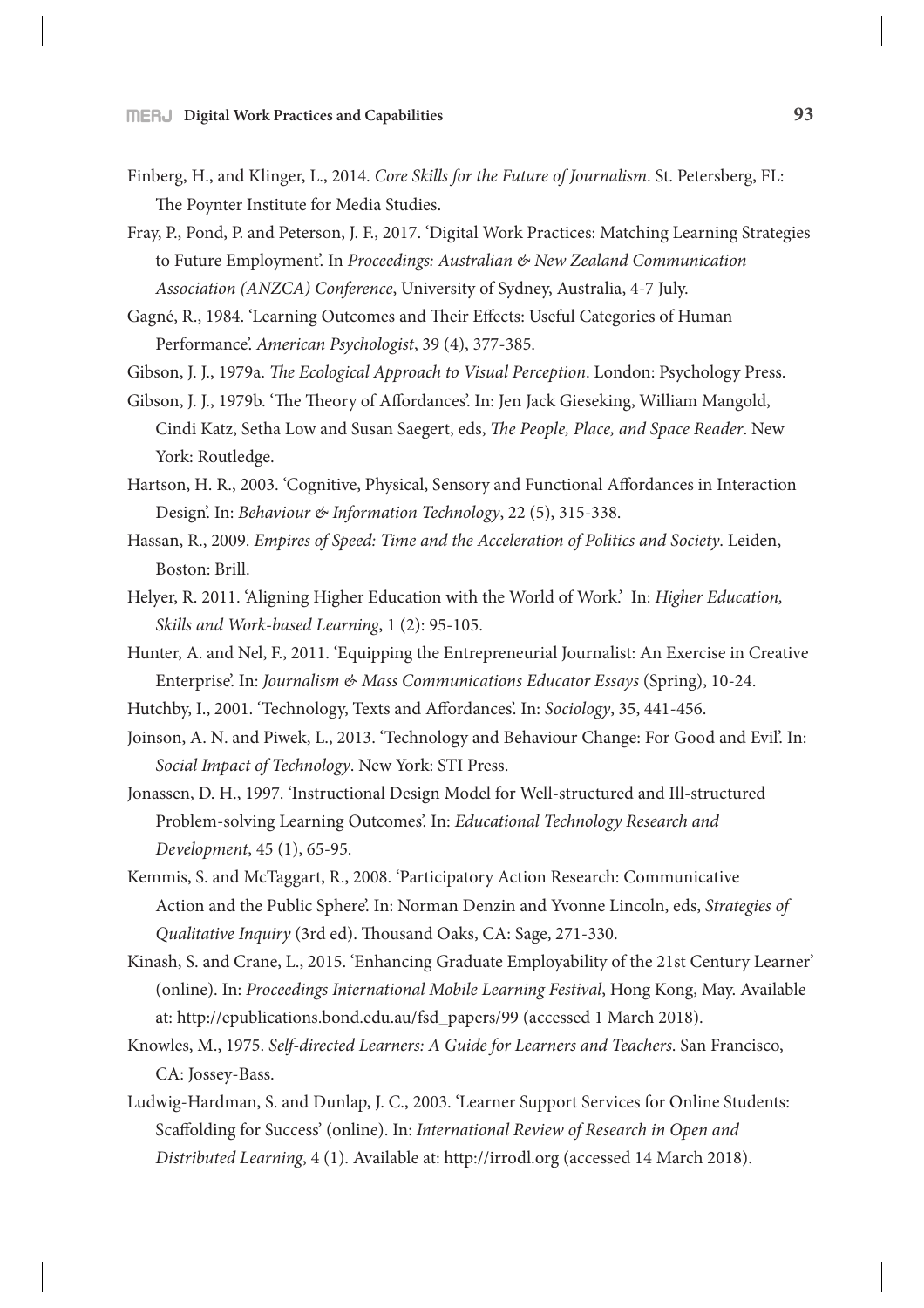- Mullin, B., 2016. 'The Associated Press will Use Automated Writing to Cover the Minor Leagues' (online). Last Modified 30 June 2016. Available at: https://www.poynter.org/2016/ the-associated-press-will-use-automated-writing-to-cover-the-minor-leagues/419489/ (accessed 21 January 2018).
- Norman, D. A., 1988. *The Psychology of Everyday Things*. New York: Basic Books.
- Norman, D. A., 1999. 'Affordance, Conventions, and Design'. In: *Interactions*, 6 (3), 38-43.
- Oliver, M., 2005. 'The Problem with Affordance'. In: *E-Learning*, 2(4), 402-413.
- Oliver, B. 2015. 'Rede\$ning Graduate Employability and Work-Integrated Learning: Proposals for Effective Higher Education in Disrupted Economies. In: *Journal of Teaching and Learning for Graduate Employability*, 6 (1), 56–65.
- Peterson, J. F., 2009. 'Strategic Knowledge Networks for Global Education'. In: *London Review of Education*, 7 (1), 55-70.
- Peterson, J. F., 2016. 'Media Education for the Global Workplace: Developing Employability Skills Through Digital Learning'. In: *Media Education Research Journal*, 6 (2), 55-73.
- Piaget, J., 1936. *Origins of Intelligence in the Child*. London: Routledge & Kegan Paul.
- Pond, P., 2015. 'Questions, Time, and Tweets: Exploring Network Temporality and Social Media Engagement with Televised Political Debate'. In: *Television & New Media*, 17 (2), 142-158.
- Schmidt, E. and Rosenberg, J., 2014. *Google: How Google Works*. London: John Murray Publishers.
- Schmidt, J., 2014. 'Twitter and the Rise of Personal Publics'. In: Katrin Weller, Axel Bruns, Jean Burgess, Merja Mahrt and Cornelius Puschmann, eds, *Twitter and Society*. New York: Peter Laing.
- Schön, D., 1983. \$*e Re*#*ective Practitioner: How Professionals* \$*ink in Action*. London: Temple Smith.
- Schwab, K., 2016. \$*e Fourth Industrial Revolution*. Geneva: World Economic Forum.
- Scott, G., 2016. 'Transforming Graduate Capabilities & Achievement Standards for a Sustainable Future.' *Final Report*. National Senior Teaching Fellowship, Sydney: Australian Government Office for Learning and Teaching, May.

Stein, V., 2017. 'Stanford Professors will Use a \$1 Million Grant to Change the Way Undergraduate Scientists Learn' (online). In: *Stanford News*, 13 December. Available at:

news.stanford.edu (accessed 28 February 2018).

- Siemens, G., 2005. 'Connectivism: A Learning Theory for the Digital Age'. In: *International Journal of Instructional Technology and Distance Learning*, 2 (1), 3-10.
- Stencel, M. and Perry, K., 2016. 'Superpowers: The Digital Skills Media Leaders Say Newsrooms Need Going Forward'. Tow-Knight Center for Entrepreneurial Journalism.